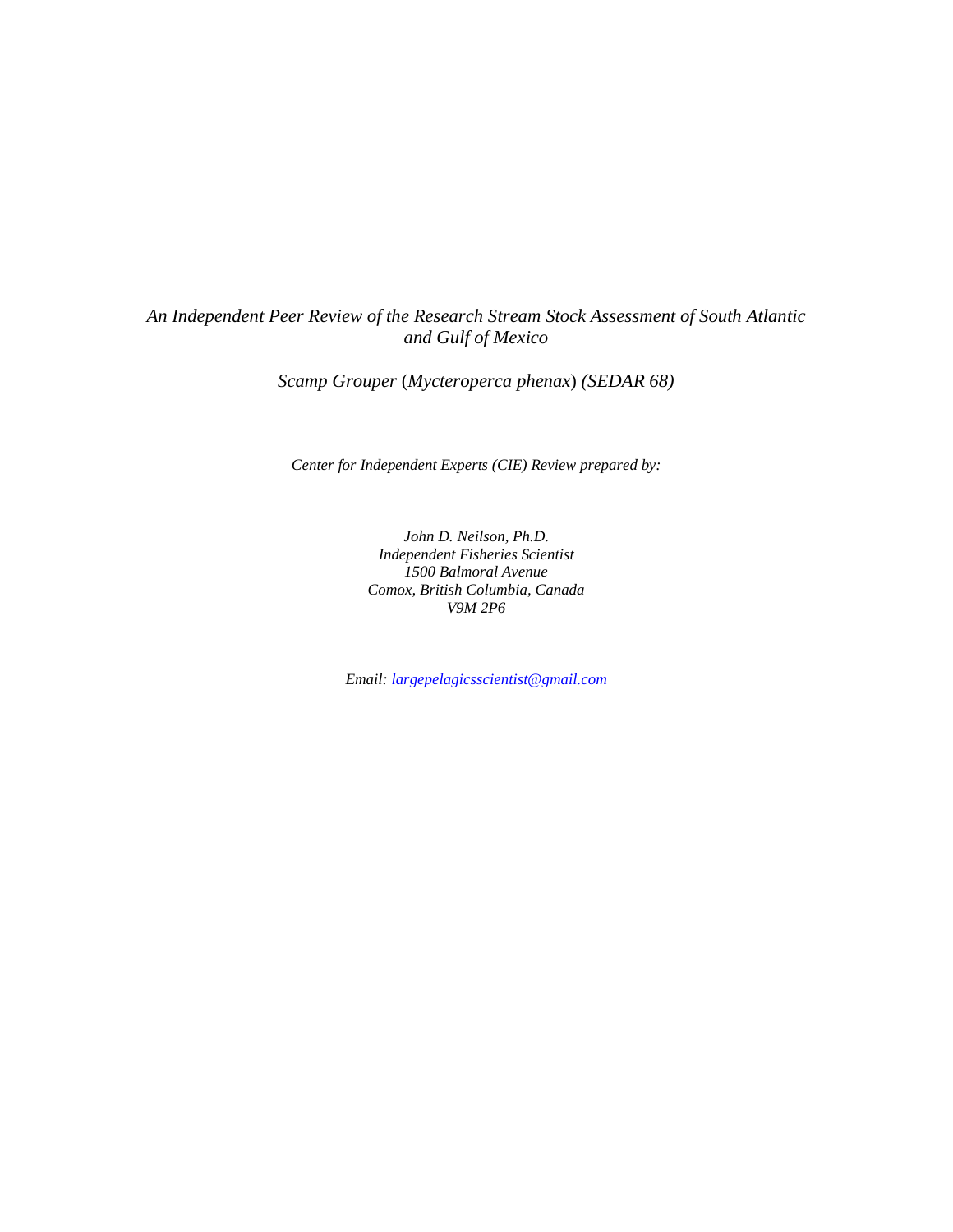### Executive Summary

An independent peer review of an assessment of Gulf of Mexico and South Atlantic Scamp (*Mycteroperca phenax*) was held virtually from Aug. 30-31 and Sept. 1-3, 2021. The document presented here was prepared under contract to the Center for Independent Experts, and responds to the Terms of Reference for the review.

The 2021 stock assessment is the first assessment completed for Scamp in the Gulf of Mexico and in the South Atlantic (separate assessments were prepared for each management unit). It was also a first of a new type of assessment, referred to as a Research Stream Assessment. A Research Stream Assessment is meant to integrate all available scientific information on a given species, and provide a base model to be applied during a later Operational Assessment, which is the basis for providing management advice.

Gulf of Mexico and South Atlantic Scamp can be described as a data-moderate species, and an impressive amount of new information (almost 90 documents) were available to support the assessments. The stock assessments used integrated statistical catch at age analyses to best reflect the uncertainty in the input data and analyses.

The review panel identified persistent issues with the assessment for both stocks, including mismatches between the estimated growth parameters and those obtained through examination of hard parts, unexplained stanzas in the length composition data which caused modeling issues, as well as a retrospective pattern that scaled trends in biomass and fishing mortality as years of data were removed. While the Review Panel suggested changes in model configurations, overall trends in biomass and fishing mortality remained generally unchanged. While the revisions to the assessment suggested by the Review Panel resulted in modest improvements to the original base model for both stocks, these major issues require further investigation prior to the operational assessment.

The review was conducted virtually, given the current restrictions on travel and in-person meetings. While virtual meetings are not the preferred mechanism for detailed and efficient review, the process still went smoothly and there was a thorough examination of the work undertaken, as well as the numerous additional analyses requested by the Review Panel. While recognizing there is more work to do (as summarized in the previous paragraph), I can state that with confidence that the assessment results represent the best available science at this time and provide an adequate basis for continued development of the base model in preparation for the operational assessment.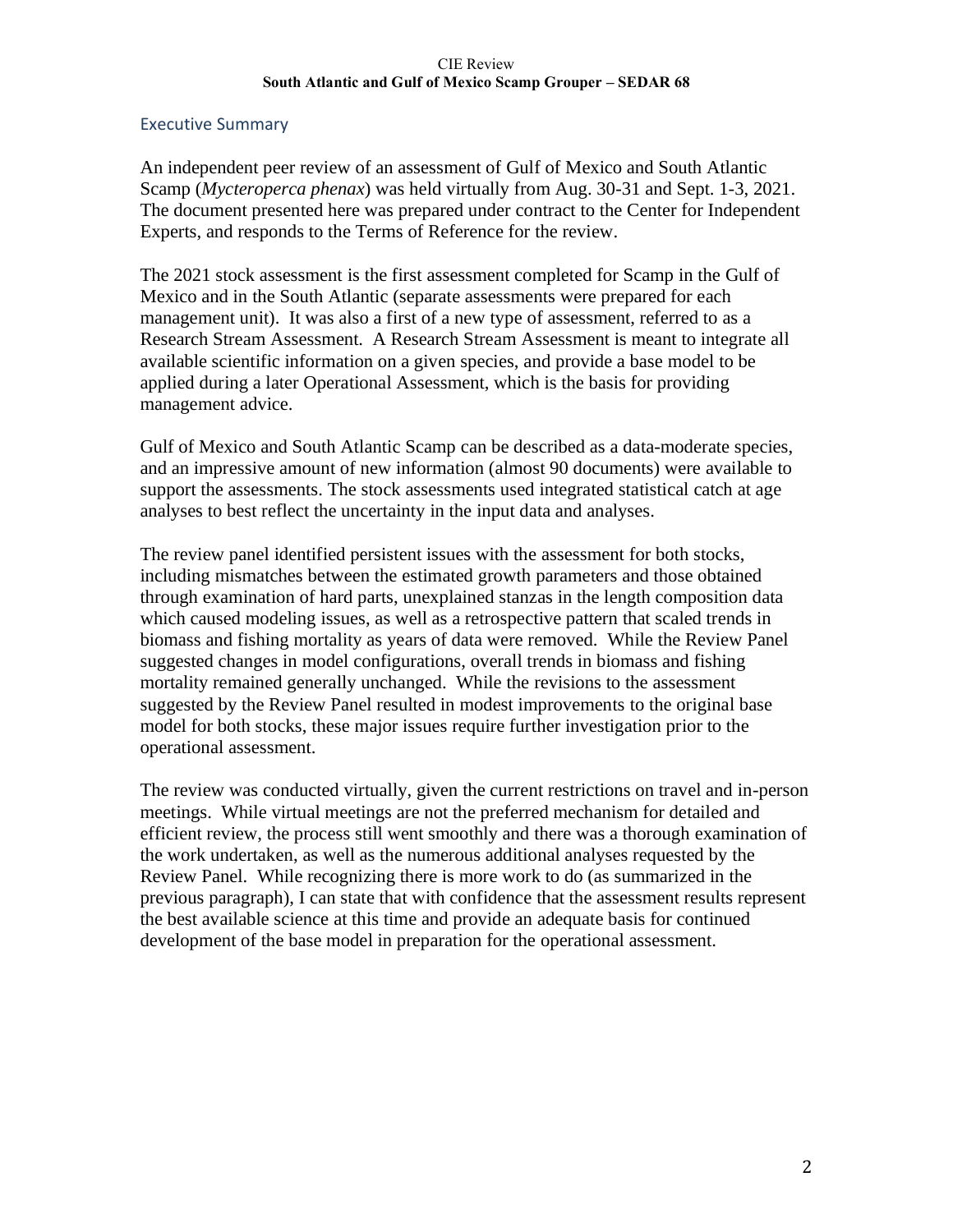# **Background**

The document presented here contains an independent peer review of a Research Stream Assessment of Scamp (*Mycteroperca phenax*) conducted as part of the SEDAR (Southeast Data, Assessment and Review) process. There were two stocks considered in this process: the South Atlantic (delimited at the north and south respectively by the Mid-Atlantic Fisheries Management Council and the Gulf of Mexico Fisheries Management Council boundaries), and the Gulf of Mexico. This review was prepared following a Center for Independent Experts (CIE) Review conducted (by Webinar) August 30-31 and September 1-3, 2021. It is prepared under contract to the Center for Independent Experts, following the Statement of Work contained in Appendix 2. The documents reviewed may be found in Appendix 1, with the main documents being draft reports of data workshops and stock assessments for Gulf of Mexico and South Atlantic Scamp and for the South Atlantic.

This assessment is unique, in that it is the first produced during a new process called "Research Stream Assessments". The intent of this new process is to provide a comprehensive review of all available scientific information, and develop a foundational model for application in operational assessments, which follow completion of the Research Stream Assessment. It is important to note that the products of the Research Stream Assessment are not used directly for management advice but rather to inform the finalization of the modeling framework in an operational assessment. The results of the operational assessment are used for operational advice. This is also the first assessment completed for Scamp in the Gulf of Mexico and in the South Atlantic.

### Description of the Individual Reviewer's Role in the Review Activities

My role in the process was as a CIE-appointed peer reviewer only. There were three independent experts comprising the review panel (Appendix 3). My role in the process was to prepare for the meeting by reading the extensive supplied materials (Appendix 1), attending the scheduled five-day long meeting by webinar, and to write a report summarizing my views according to the Terms of Reference.

During the course of the review, the review panel requested some additional analyses, which are described later in the response to Terms of Reference #3. The authors of the stock assessment provided comprehensive and timely responses to our requests, which were greatly appreciated. The additional analyses are discussed later in this report under the appropriate Term of Reference. I have structured the report to address each Term of Reference. The draft Summary Report is a consensus document, and I do not have any minority views to include here. However, there are some points that I will further emphasize below.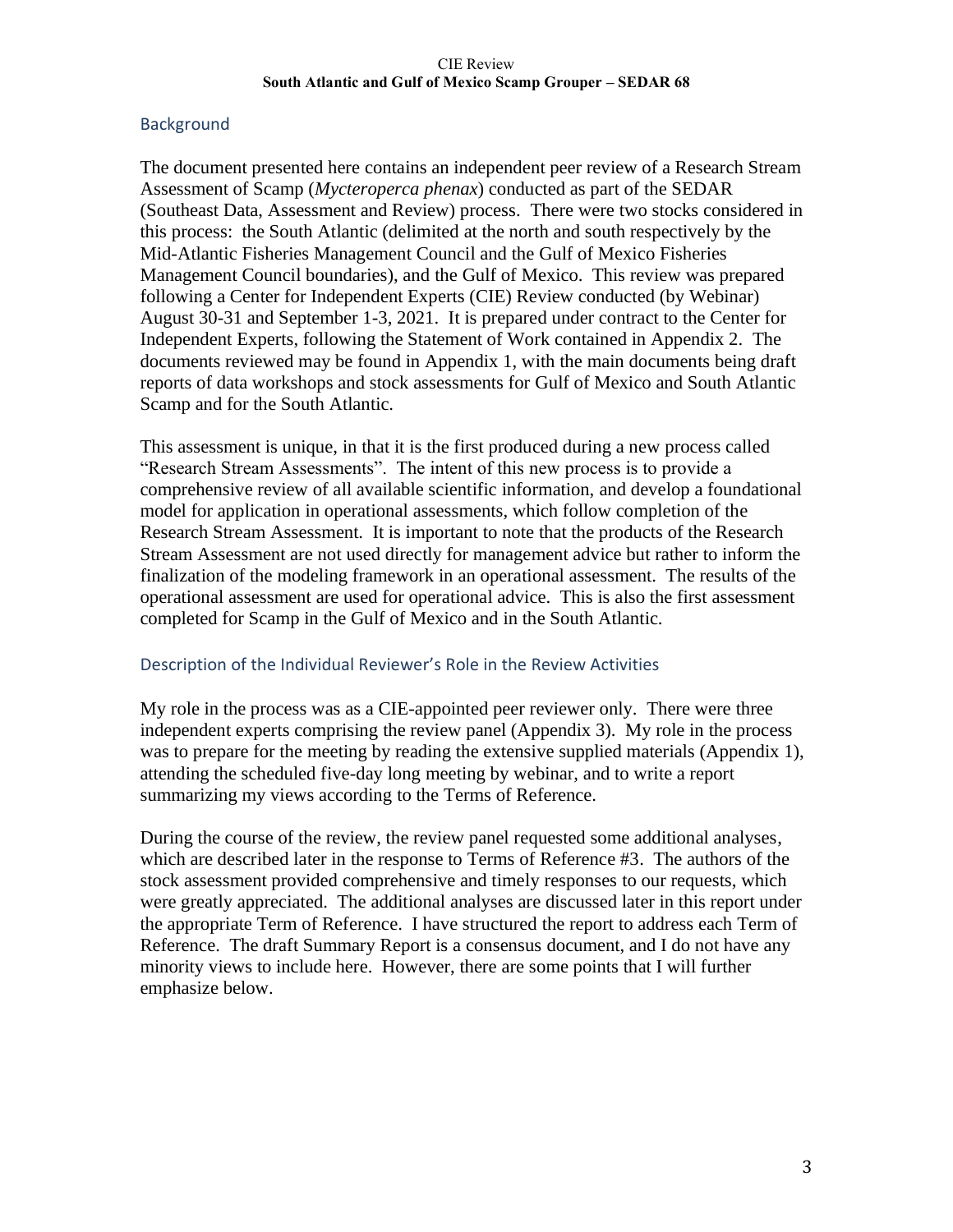## Summary of Findings for each ToR

I prepared initial drafts of the responses to Terms of Reference Numbers 1,2 and parts of 3 of the Panel's consensus report, so my comments in this Detailed Report are similar to those submitted in the consensus report. However, some points are explained further.

Evaluate the data used in the assessment, including discussion of the strengths and weaknesses of data sources and decisions. Consider the following:

# • **Are data decisions made by the DW and AP sound and robust?**

The comments provided below apply to both the Gulf and South Atlantic Scamp assessments unless specified otherwise.I considered the data decisions to be generally sound and robust. I appreciated the thorough documentation of data decisions in the report from the Data Workshop and the many supporting Working Papers which made it easy to support the conclusions. Also, it was clear that influential data decisions were carefully considered by the assessment team members.

The decision on the stock structure/management boundaries has been made on largely pragmatic grounds. Similarly, the decision to combine Scamp and Yellowmouth Grouper landings is justifiable in a practical sense, given the difficulty in species identification and relatively small fraction of Scamp landings thought to be Yellowmouth. Decisions on life history parameters such as growth, maturity and natural mortality were supported by appropriate analyses. For landings and CPUE information, decisions on the start of landings time series were made appropriately with respect to the availability of species-specific data and considering the effects of significant management measures (but see some caveats later in this section). Appropriate standardizations were used for fishery-dependent indices of abundance (although incorporating depth or area fished in the CPUE standardizations may be helpful, see later recommendations). Discard information was available for both the commercial and recreational fleets and used appropriately.

One possible exception to my endorsement of the treatment of the input data is the assumption that otolith weight could serve as a satisfactory proxy for otolith ages for those years impacted by a problem with otolith sectioning methodology (2003 - 2012). The team justified this choice by referring to the Campana and Fowler (2012) publication that concluded that otolith weight was a useful proxy. However, that publication was based on the very fast-growing species silver hake (*Merluccius bilinearis*). I question whether otolith weights provide enough discrimination to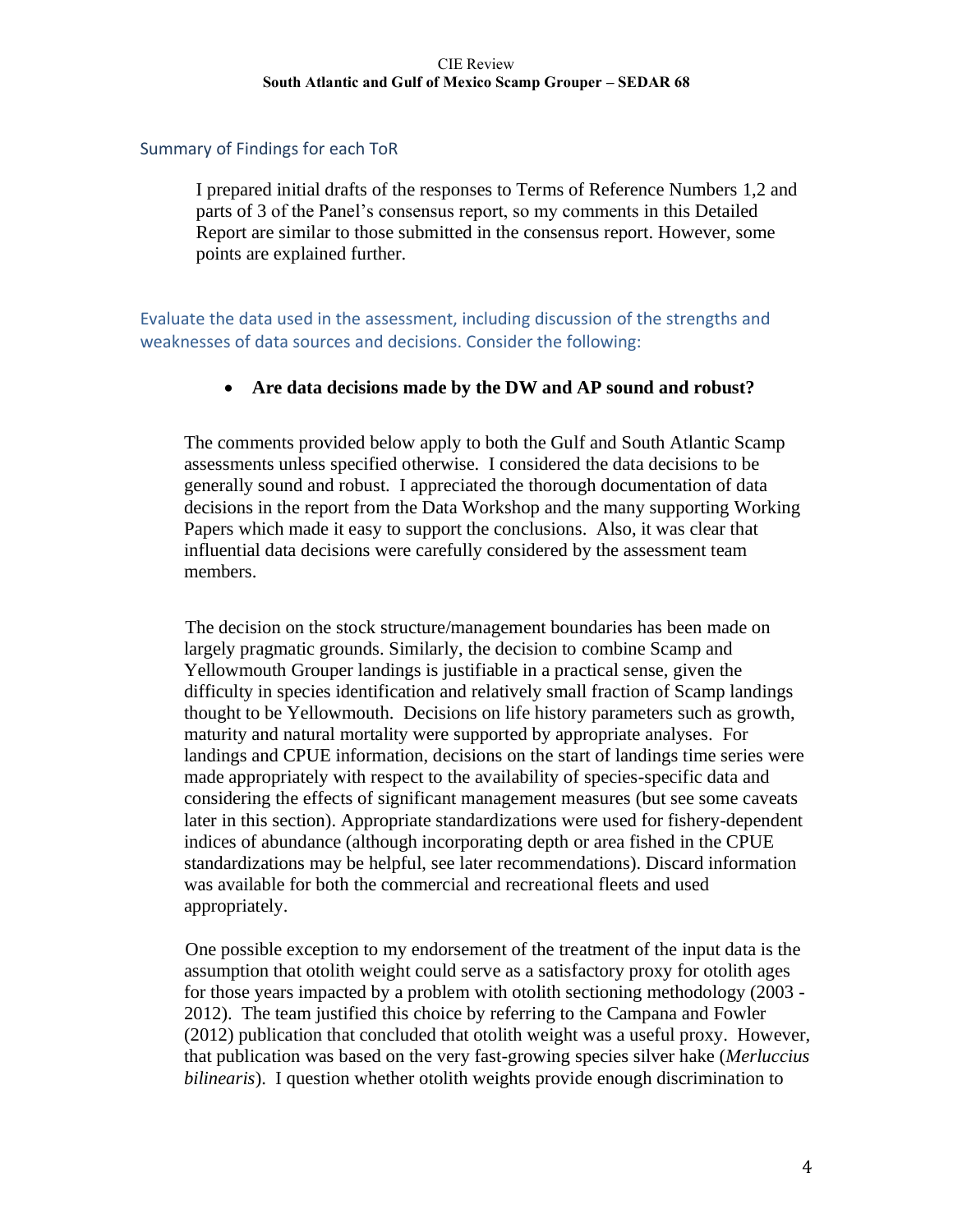reliably identify ages (a slide presented on the last day illustrated the age-length key from BAM, and illustrated how the modes overlapped).

Still on the subject of age and growth, the Review Panel commented on the inclusion of seeming outliers in the age compositions, and asked the leader assessors if it is possible that those observations were included in error (perhaps even incorrect species). The lead assessors agreed to check this potential issue before the operational assessment.

While I did not raise this observation during the Review, it strikes me as surprising that such different start years were chosen for the assessments – 1969 for the South Atlantic and 1985 for the Gulf of Mexico. Given the similar (not identical) management regimes and input data availability for both stocks, it seems curious that start years were not more in agreement. The available length and age data for the South Atlantic are relatively few during the 1980s and earlier, and may be responsible for the difficulties in developing credible selectivities at age during the Review Panel's assessment.

As a comment on available data, I appreciated Fig. 1 in the Gulf assessment report. That figure gave a good overview of the input data used, including year ranges.

# • **Are data uncertainties acknowledged, reported, and within normal or expected levels?**

Yes, data uncertainties are acknowledged, reported and within expected levels for both the Gulf and South Atlantic assessments. For the Gulf, annual estimates of recreational landings and discards were fixed at a higher standard error relative to that of the annual commercial landings. For the South Atlantic, both recreational and commercial landings were assigned annual CVs. For the Gulf, the lead analyst noted concerns about ageing error, especially for older fish. Concerns about age data from 2003-2012 led to the use of otolith weight as a proxy for age. Otoliths from that sample set will be reread and the data included in the upcoming operational assessment. There were relatively few length composition samples available in the earliest trimester of the South Atlantic assessment. The impact of aggregating Yellowmouth and Scamp, while thought to be slight, could be investigated further (see Recommendations).

The Panel also noted in some cases, fixing parameter values and external smoothing can mask uncertainty that is inherent in the data, and this can result in some loss of credibility and confidence in the uncertainty estimates in the model results.

Some high CVs were associated with the annual mean weights for the charter/private and headboat sectors. Uncertainty in conversion of recreational landings from number to weight is considered an issue since allocations are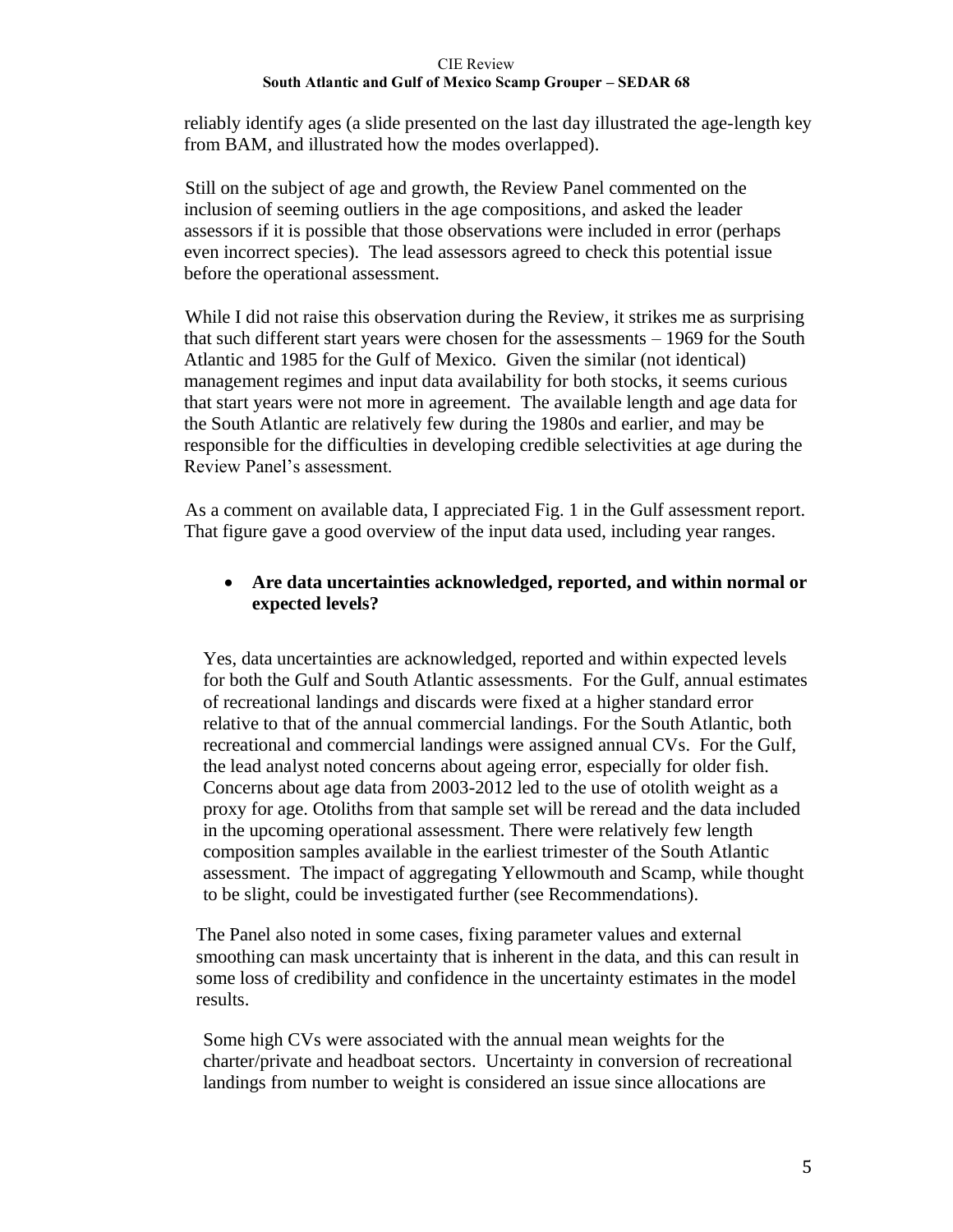based on weight. Some very high CVs were associated with some derived values (higher than inputs).

# • **Is the appropriate model applied properly to the available data?**

Yes, Stock Synthesis (SS) in the Gulf and Beaufort Assessment Model (BAM) in the South Atlantic are standard integrated statistical catch at age models with long histories of successful use in the SE Atlantic. Both models were applied properly for the respective data sets available to the analysts. Key advantages of these models include flexibility in estimation of time-varying selectivity, and accounting for imprecision of input data. These attributes are particularly important when developing a reliable operational assessment for management advice.

The lead assessors followed a practice of not applying bounds to the model inputs in the initial stages. This seemed like a good procedure (particularly for a research track assessment), as it allowed a more complete understanding of model uncertainty.

# • **Are input data series sufficient to support the assessment approach?**

The assessment team described this stock as being data moderate compared with other assessments, pointing to the available fishery independent indices, relatively complete life history information and gear-specific information concerning post release mortality. I agree with this characterization, and I conclude that the available data are reliable and sufficient to support the assessment approach. But improvements are needed, as recognized by the assessment team and listed below (and see also Recommendations).

- Improvements needed in age data, including more ages and rereading of some Gulf 2003-2012 otoliths which were determined to have errors in some age assignments.
- Changes in the nationwide recreational survey methods and pooling of a number of other surveys of recreational landings contributes to imprecision in the series.
- Dockside sampling was not always randomly structured and in the past, some sampling was opportunistic. This is thought to have contributed to modeling issues, such as requiring conditional age-at-length data to be replaced with nominal commercial age compositions.
- Knowledge of the proportion of yellowmouth grouper over time was assumed to be small and non-varying over time.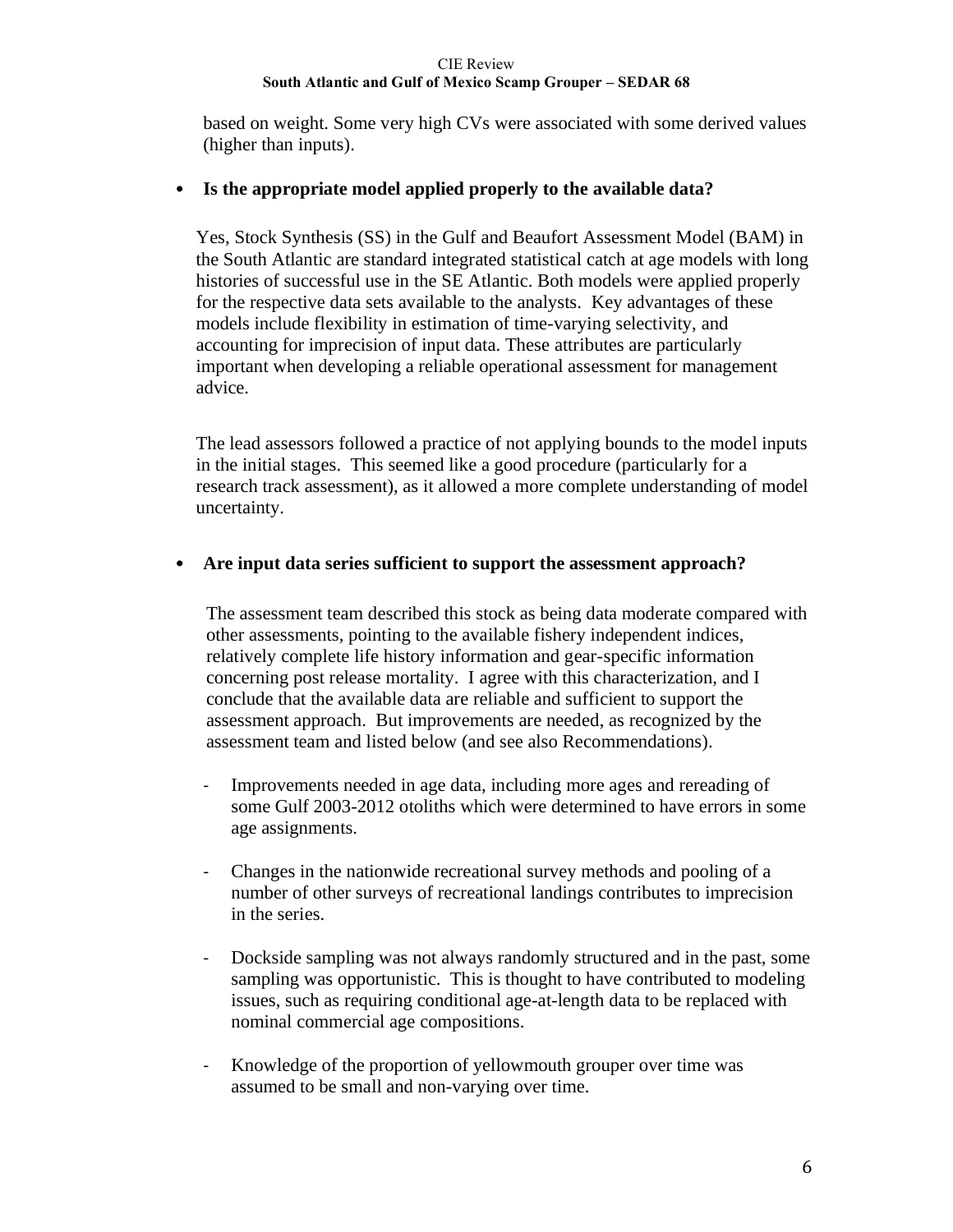Evaluate and discuss the strengths and weaknesses of the methods used to assess the stock, taking into account the available data. Consider the following:

# • **Are methods scientifically sound and robust?**

Yes. The methods (Stock Synthesis) are well described in the literature (Method and Wetzel 2013, Punt and Maunder 2013, and Zhu et al. 2016), and there have been broadly applied to a variety of fish species. Stock Synthesis is part of the NOAA Fish and Fisheries Toolbox (Fish-Tools https://nmfs-fish-tools.github.io/ ). Stock Synthesis is also in use with international fisheries organizations, such as ICCAT (International Commission for the Conservation of Atlantic Tunas), in the most recent Shortfin Mako assessment.

[\(https://www.iccat.int/Documents/Meetings/Docs/2019/REPORTS/2019\\_SMA\\_S](https://www.iccat.int/Documents/Meetings/Docs/2019/REPORTS/2019_SMA_SA_ENG.pdf) [A\\_ENG.pdf\)](https://www.iccat.int/Documents/Meetings/Docs/2019/REPORTS/2019_SMA_SA_ENG.pdf).

The Beaufort Assessment Model (BAM) is documented in SEDAR 24-RW-01.

# • **Are priority modeling issues clearly stated and addressed?**

Yes, the model appears to be configured properly and is informed with a considerable amount of scientific research, as evidenced by the more than 90 working papers supporting the assessments available on the SEDAR 68 web page. However, in spite of this and numerous additional runs at the Review Panel's request, there are issues with relatively poor fits to the indices, as indicated by time trends in the residuals, as well as persistent retrospective patterns. It is fair to say that important modeling issues have been clearly stated, but they remain to be addressed more completely prior to the operational assessment.

# • **Are the methods appropriate for the available data?**

The methods appear to be generally appropriate for the available data. However, the low numbers of length and age data in the South Atlantic prior to 1992 seemed to cause unresolved issues with that assessment.

# • **Are assessment models configured properly and used in a manner consistent with standard practices?**

Yes, the models for the Gulf and South Atlantic Scamp, based on Stock Synthesis and Beaufort Assessment Model, respectively, were configured properly and in a manner consistent with standard practices.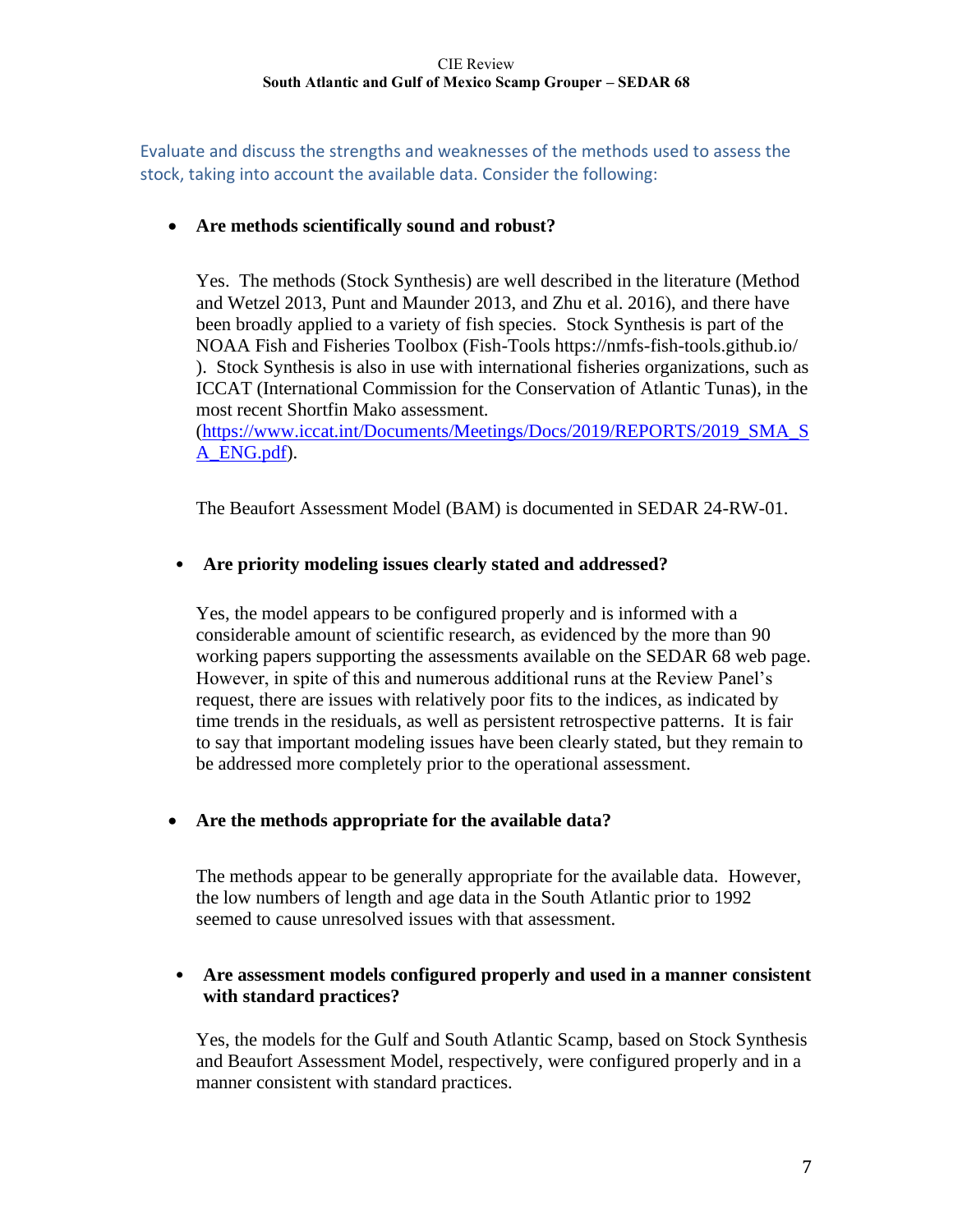A point of discussion with the Review Panel was the choice of retention blocks in the South Atlantic. The decisions regarding retention blocks seemed to be "scamp-centric" and reflected management decisions for that species. However, the Panel heard on several occasions that management regulations set for other bottom fish species are often more consequential, as scamp are not generally targeted.

Consider how uncertainties in the assessment, and their potential consequences, are addressed.

• **Comment on the degree to which methods used to evaluate uncertainty reflect and capture the significant sources of uncertainty in the population, data sources, and assessment methods.**

The analysts used comprehensive and well-accepted methods to explore model uncertainty including residual plots, likelihood profiles, sensitivity runs, retrospective analysis and jitter analysis. However, the Panel noted that retrospective analyses and the Mohn's Rho test was originally developed for VPA assessments where model convergence occurs early in the time series. Their direct applicability to Stock Synthesis analyses was not always clear.

In addition, for the Atlantic assessment, an ensemble modelling approach was undertaken. The Review Panel considered this was an important step forward in quantifying uncertainty. It considers imprecision in the catch and abundance indices as well as a number of parameters used in the model including natural mortality and discard survival. This provides a more comprehensive insight into the overall uncertainty in the assessment. The challenge with this approach is to identify a manageable range of models that adequately consider plausible differences in population dynamics and fleet behaviour.

The panel requested a number of further runs of the assessments to examine specific issues.

For the Gulf Scamp assessment, additional runs included:

- Replacing the conditional age-at-length data with nominal commercial age compositions. Conditional age-at-length assumes each age observation is random but the analyst found, through the Trip Interview Program, that at least some samples were not random.
- Removing the Reef Fish Observer Program index data as this survey appeared to show a conflicting trend compared with all other indices of abundance.
- Including only Video and Reef Fish Observer Program indices/compositions to illustrate the impact of the RFOP in the absence of fishery dependent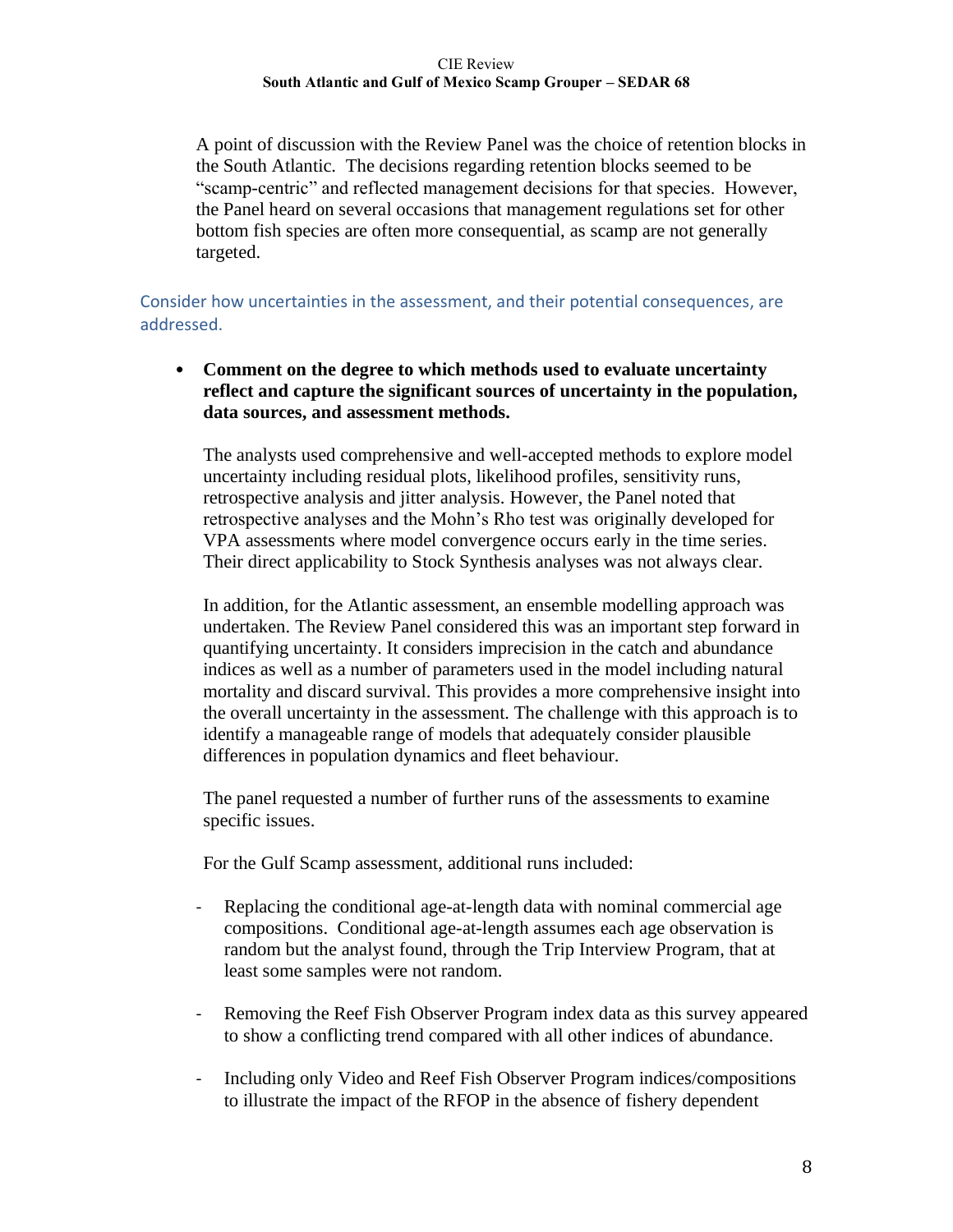indices. The review panel considered that the video survey was the preferred index, as it was a fishery independent index.

- Create a length plus group bin at 84 or 75 cm to examine the sensitivity of the model to the choice of the maximum length bin since most fish in the samples are below that cut-off point. The Panel commented that such a change generally improves the estimation of the selectivity parameters, especially the descending part of a double normal distribution.
- Set upper bound of Dirichlet at 5 as recommended by the Stock Synthesis manual.
- Fix Dirichlet parameters that are estimated at the upper bound as this has no impact on the model estimation but reduces the number of model parameters estimated (i.e. improves model parsimony).

Overall, the results of the sensitivity runs presented in the Assessment Report and the additional runs performed during the meeting suggested that the overall qualitative trend in the estimated biomass and fishing mortality were robust to these changes in model formulation. The various sensitivity configurations did, however, impact the scale of the biomass and the rate of biomass decline in recent years. Removal of the Reef Fish Observer Program survey, for example, suggests a greater decline in biomass as this survey, in contrast to all the others, has an increasing trend in recent years.

The jitter analysis for the base run in the Assessment Report showed that the objective function has a poorly defined minimum with a large number of runs failing to converge but no run having a smaller log likelihood than the base run. Estimated biomass and fishing mortality remained similar across jitter of runs that converged, although, a number of the model parameters relating to selectivity differed. This points to some parameters having substantial uncertainty. The Panel noted that while this does not impact the trend in spawning stock biomass and fishing mortality, it may have implications for reference point calculations and forward projections.

The Review Panel final base model for Gulf Scamp included the following changes to the original base model:

- Input recreational landings in numbers and fit to mean weight of landed fish for recreational fleets.
- Increased starting fishing mortality standard error for headboats from 0.01 to 0.05.
- Input commercial age composition instead of conditional age-at-length as these provide a better model fit.
- Estimate an extra standard deviation parameter for each index to allow poorly fit surveys to be downweighted.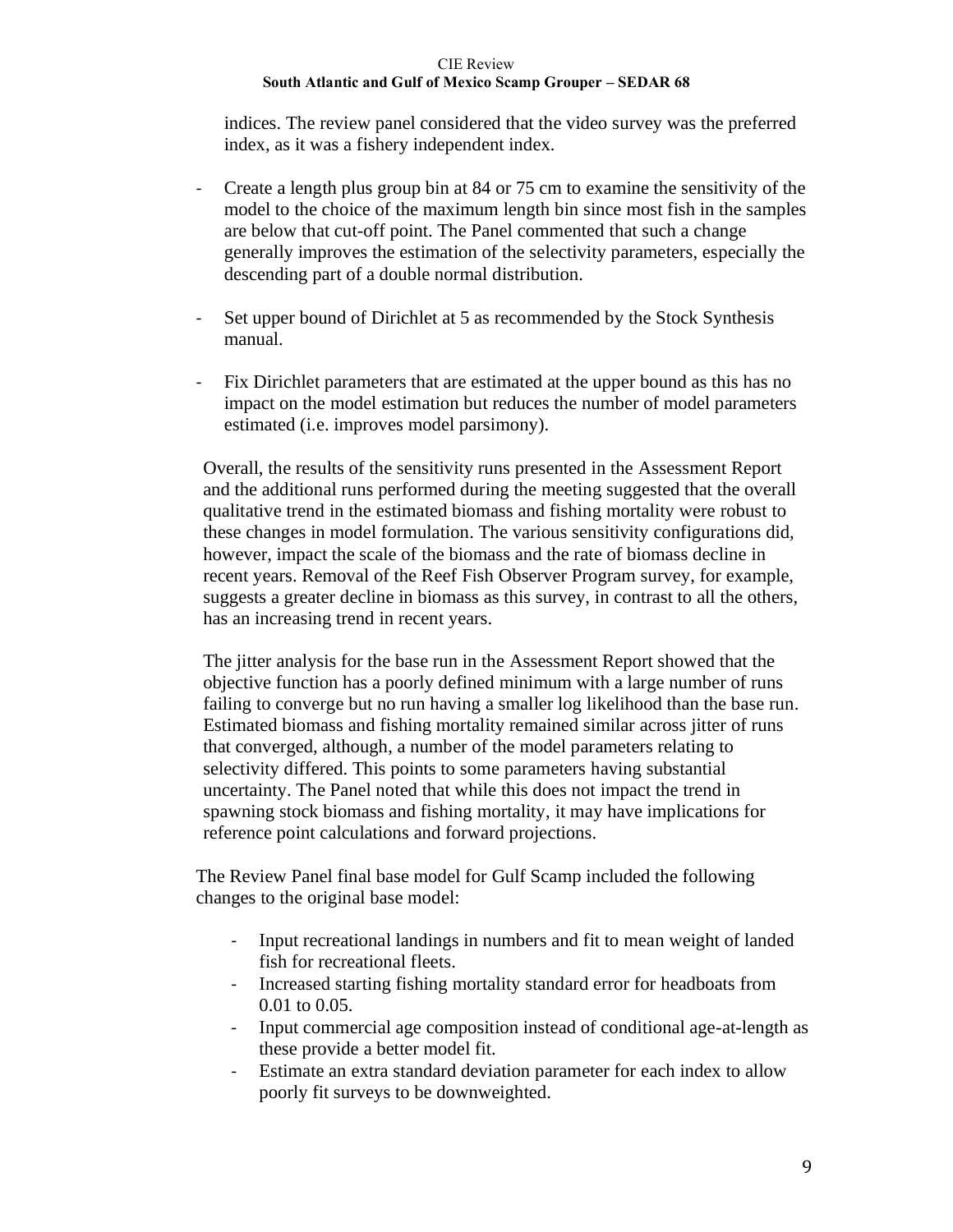- Create the length plus group bin  $= 84$  cm FL to obtain a better fit to the length compositions and improve estimates of selectivity.
- Set upper bound of Dirichlet at 5, and fix Dirichlet parameters that are at upper bound.
- Natural mortality adjustment to account for pre-recruit mortality.
- Estimate inflection point for fishery retention curves to obtain a better model fit.
- Fix steepness at 0.69. This is a weighted mean of the estimate from FishLife and the South Atlantic estimate in the current assessment. It was used as steepness could not be estimated within the model.

For the South Atlantic Scamp assessment, additional runs included:

- Combined dead discards with landings to avoid modelling separate fleets for for the two components of the catch. This change should improve parsimony given that discards account for only a very small fraction of the catch.
- Theoretical works have shown that selectivity in models like the Beaufort Assessment Model (i.e. gear selectivity plus fish availability) are typically dome shaped but the extent of the dome might vary. Thus, selectivity for the recreational and commercial sectors was modelled with a double normal, which does not *a priori* impose any particular shape to the selectivity but is allowed to be determined by the data.
- The two time blocks were removed, as well as increased to six time blocks to investigate the apparently inconsistent selection patterns in each block. Here the later period selection pattern is expected to lie to the right of the early period but the base model estimates the reverse. The underlying issues may be due to an absence of direct of ageing in the earlier years.
- Aging error matrix selectivity included as there is evidence of uncertainty in age determination especially in older fish.

In common with the Gulf assessment, the results of the sensitivity runs presented in the assessment report and the additional runs performed during the meeting suggested that the overall qualitative trend in the estimated biomass and fishing mortality were robust to the changes in the model formulation. However, removal of time blocks resulted in a greater decline in estimated biomass and a much reduced estimate of steepness which the panel felt was unrealistic. While the inclusion of time blocks improved the estimate for steepness, the estimated selectivity for each block was apparently not consistent with the change in the size regulations for which the blocks were designed. However, at least part of this disparity was partially attributed to compliance being based on total length while the model was run with fork lengths.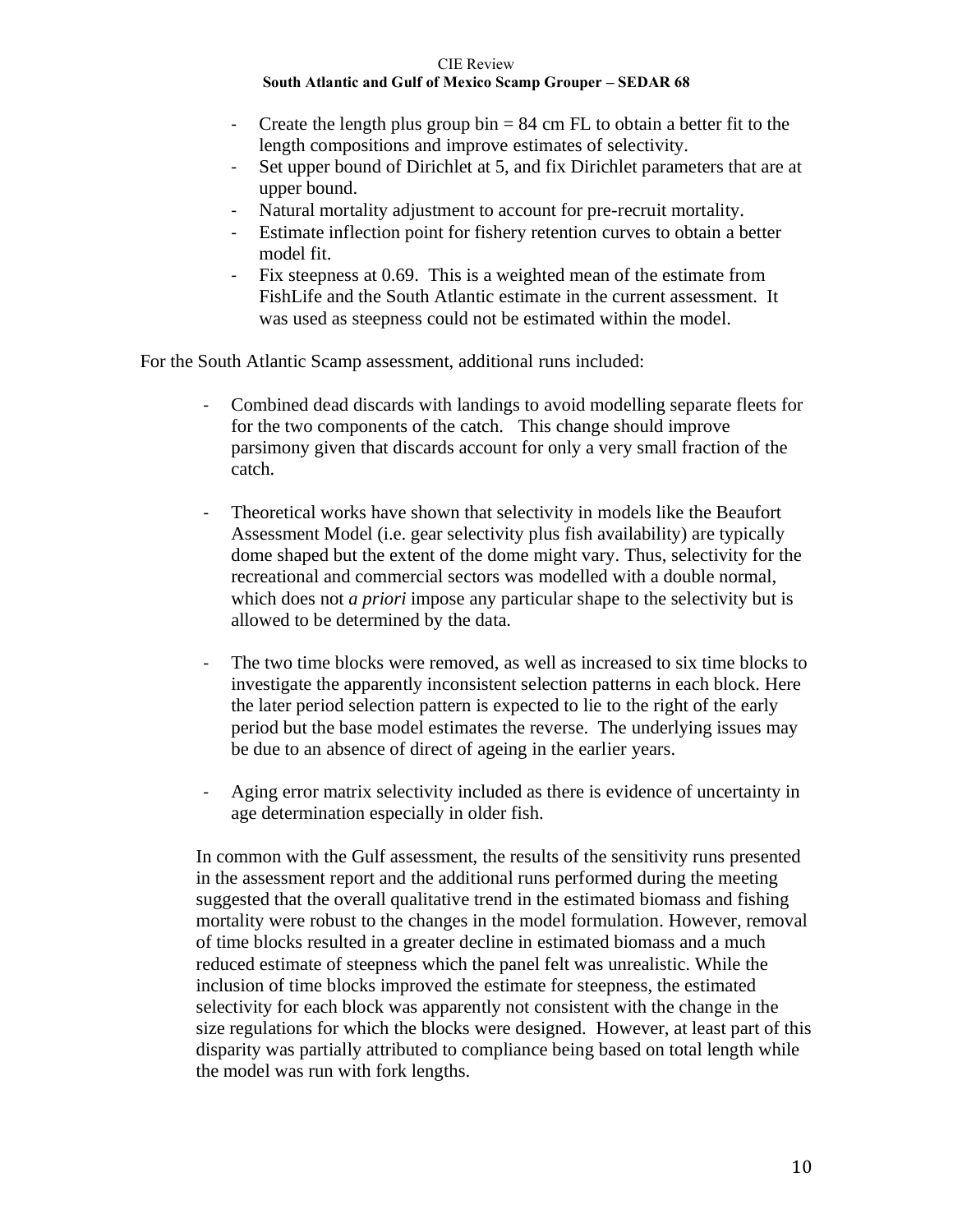The assessment is heavily conditioned on the commercial landings data as these are assumed to have very low observation error. Relaxing this assumption has some impact on the model results. However, for the time being, the final base model assumes a low observation error for commercial landings.

The Review Panel final base model for South Atlantic Scamp included the following changes to the original base model:

- Combined dead discards with landings.
- Dome shaped selectivity for recreational and commercial sectors.
- Time blocks were retained in the final model because their removal resulted in unusually low estimates of steepness.
- **Comment on the likely relationship of this variability with possible ecosystem or climate factors and possible mechanisms for encompassing this into management reference points.**

Apart from a comparison of areas of hypoxia associated with red tide events and the spatial distribution of scamp in the Gulf of Mexico, a comprehensive examination of ecosystem or climate related factors on scamp productivity was not undertaken. However, the Panel noted that work is ongoing to describe system dynamics for Gulf and South Atlantic scamp populations. This work should generate plausible hypotheses for incorporation of ecosystem considerations in the assessment process.

A recent climate vulnerability assessment for South Atlantic Scamp has rated the species Very High in Overall Climate Vulnerability, because of climate change threats to its habitat and prey species, and its narrow temperature preferences.

Scamp is an included species in the South Atlantic Region Ecosystem Diet Model for the Ecopath with Ecosim Model of the South Atlantic Region. This model offers promise for inclusion of additional ecosystem parameters in future stock assessments for Scamp.

# 4. Provide, or comment on, recommendations to improve the assessment.

• **Consider the research recommendations provided by the Data and Assessment workshops in the context of overall improvement to the assessment, and make any additional research recommendations warranted.**

I support the research recommendations identified by the Data and Assessment stages for the Gulf of Mexico and South Atlantic assessment processes.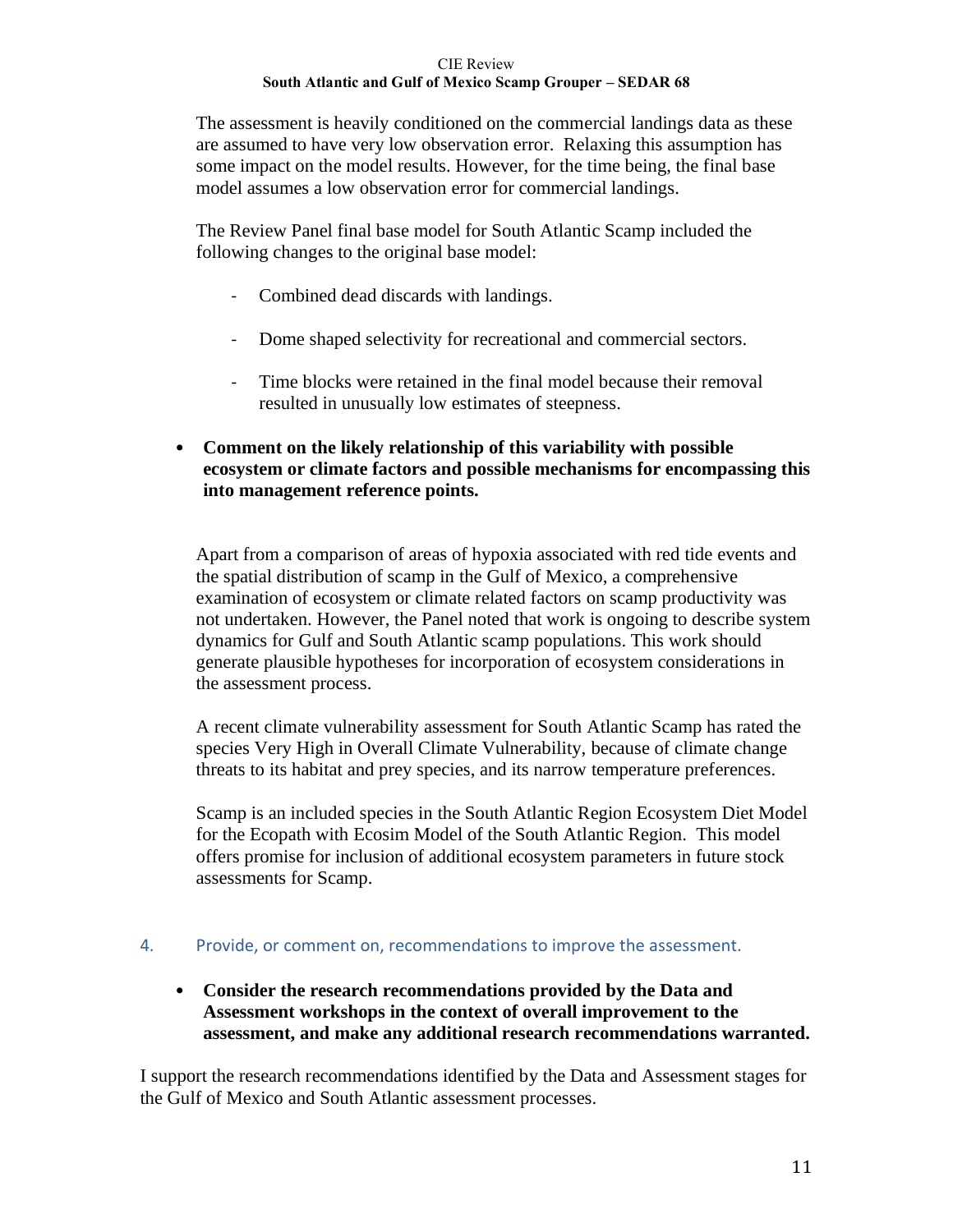In particular, the following recommendations are emphasized:

- the recommendations to develop AI, image processing and additional automation for reading and analysis of video, otoliths, gonad sections and other samples that contribute to Scamp stock assessments.
- Continued work on MRIP imputed lengths and weighting factors could be especially important for assessments

I further recommend:

(Short-term, within 6 months)

- 1. Fleet-specific plots of the spatial distribution of the fisheries in both the Gulf and S. Atlantic could help interpret changes in length and age composition over time, and improve catch rate standardizations. There was testimonial provided by an industry representative about changes in the spatial distribution of fisheries that seems particularly important to follow up on.
- 2. Should the mapping work described above indicate a change in fleet spatial distribution, appropriate adjustment of fishery-dependent indices of abundance should be pursued.
- 3. Dockside sampling was not randomly structured and in the past, sampling was opportunistic. Investigate modeling issues that may have occurred as a consequence of this. Given the earlier start date of the assessment, this may be particularly important for the South Atlantic assessment.
- 4. For the Gulf, investigate apparent differences in the von Bertalanffy model parameters estimated by the model and those provided by the Life History Working Group.
- 5. Further investigation of size and age composition data in the South Atlantic is desirable. Consider "borrowing" length and age composition samples from the Gulf to address poorly sampled strata in the South Atlantic. This assumes that during the historical period, fishery regulations by fleet may have been comparable between the two management units.
- 6. Further investigate time blocks in the length frequency data (commercial and recreational fisheries) for the South Atlantic stock. Unexplained patterns remain in the data which cannot readily be accounted for by changes in management. As an example, see the remarkably consistent length frequencies observed in the commercial fishery, highlighted below. Is it possible that those distributions are an artifact of how the available length samples were expanded to reflect the fishery?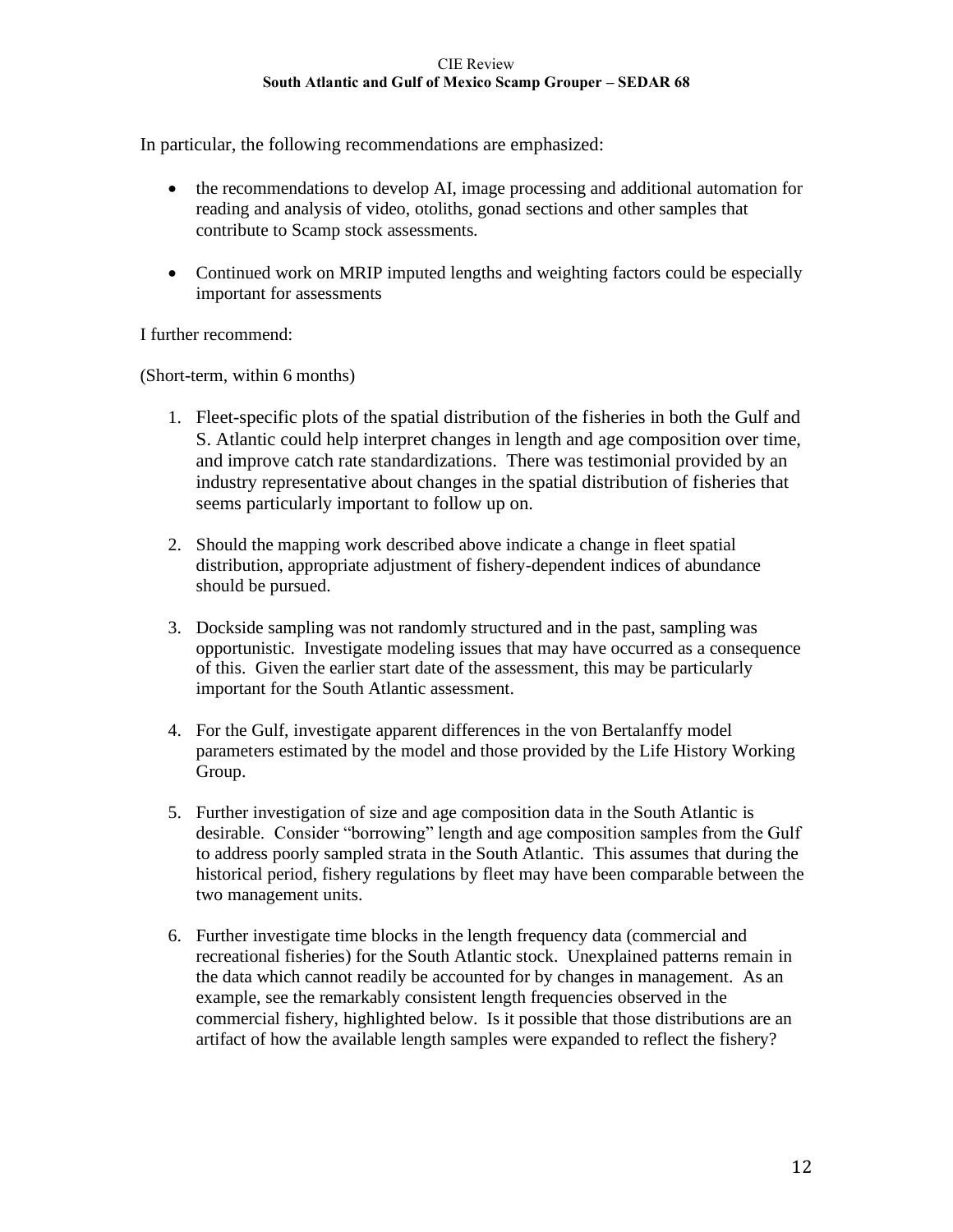CIE Review **South Atlantic and Gulf of Mexico Scamp Grouper – SEDAR 68**



*Figure 1: Length composition information for the South Atlantic recreational and commercial fisheries. The years that appear unexpectedly consistent are highlighted with a red rectangle (figure from a presentation given on the final day of the review by the lead assessor).*

(Longer-term Recommendations)

- 1. Conclude investigation of the taxonomic status of Yellowmouth Grouper. If it is deemed to be a separate species, develop a time series of the proportion of Yellowmouth Grouper over time, perhaps by sampling the catch in the fishery independent series (chevron traps).
- 2. Further investigate change in reporting of recreational landings and how the change contributes to imprecision in the assessment.
- 3. Consider the possibility that the ROV data reported in Lewis et al. (2020) could provide another fishery-independent abundance index in the Gulf. As shown below, there appears to be indices available for the 2009 to 2017. It would be interesting and important to ascertain if the surveys will be available for more recent years and for how long into the future.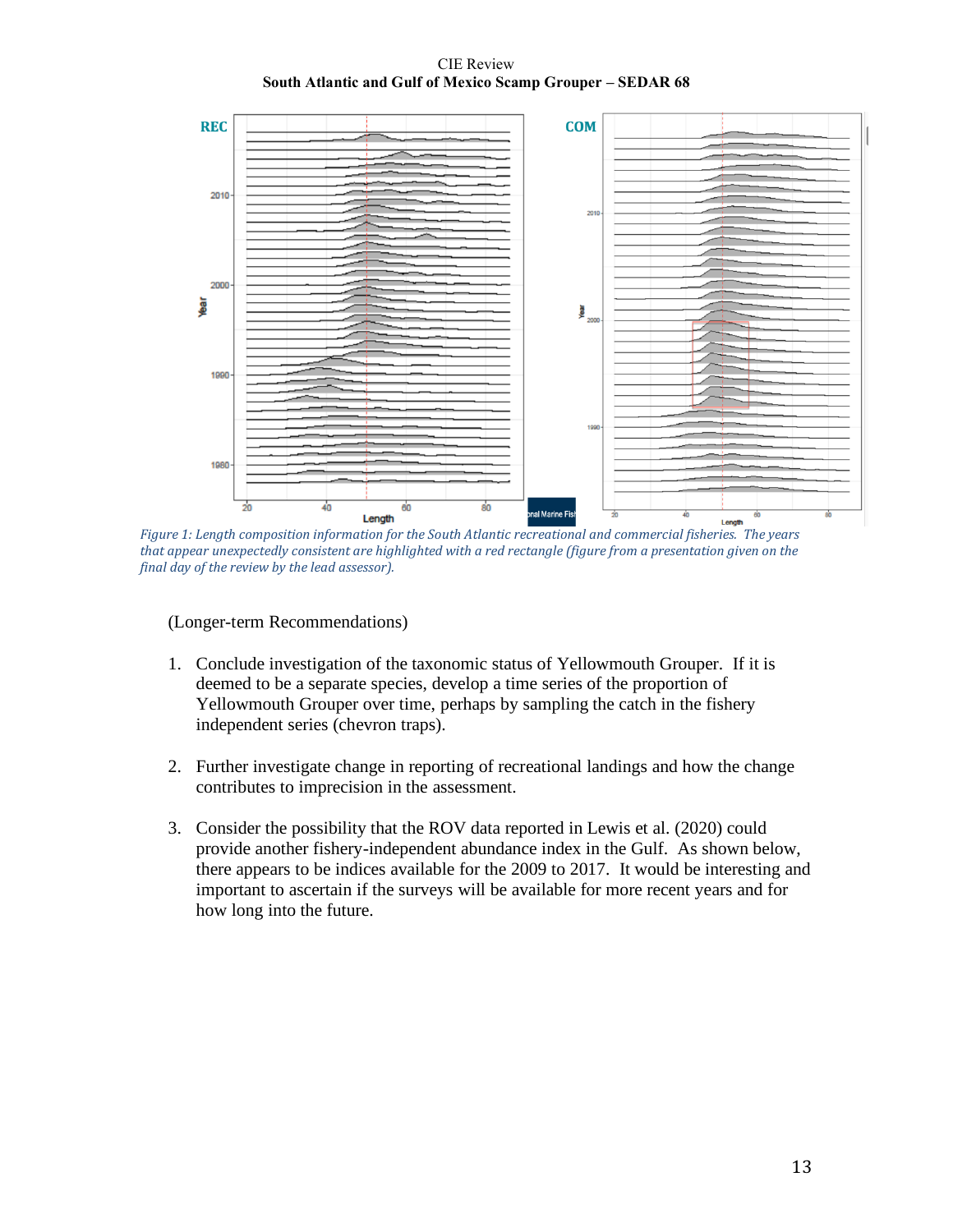CIE Review **South Atlantic and Gulf of Mexico Scamp Grouper – SEDAR 68**



*Figure 2: Scamp standardized densities from ROV surveys conducted in the Gulf of Mexico. The color coding compares the pre-oil spill density with subsequent annual values. From Lewis et al. 2020. Changes in Reef Fish Community Structure Following the Deepwater Horizon Oil Spill (SEDAR 68-RD44).*

4. More effort should be given to formally evaluate and incorporate ecosystem considerations. For example, some jurisdictions now produce summary documents that provide overviews of the ocean environment, including time series of temperature, pH, measures of upwelling or transport and the like (for an example, see [https://waves-vagues.dfo-mpo.gc.ca/Library/40801755.pdf.](https://waves-vagues.dfo-mpo.gc.ca/Library/40801755.pdf) Given that we will be dealing with changing ocean environments in the near future, it seems to me to be important to explicitly plan to include such information in future research stream assessments.

A further aspect of a more complete ecosystem approach would include data on scamp prey availability. It would be useful to know if such data are available.

5. I raised the observation that there is a synchrony of abundance signals from the fishery-independent surveys from the Gulf of Mexico and the Southern Atlantic (see below). The pattern of growth is assumed to be same between the two management units. Given these and other similarities (such as the lack of genetic heterogeneity between the two management units), there may be a plausible argument to investigate the feasibility of combining the two management units. Such a combination might help alleviate the problems of undersampling apparent in the early parts of the time series.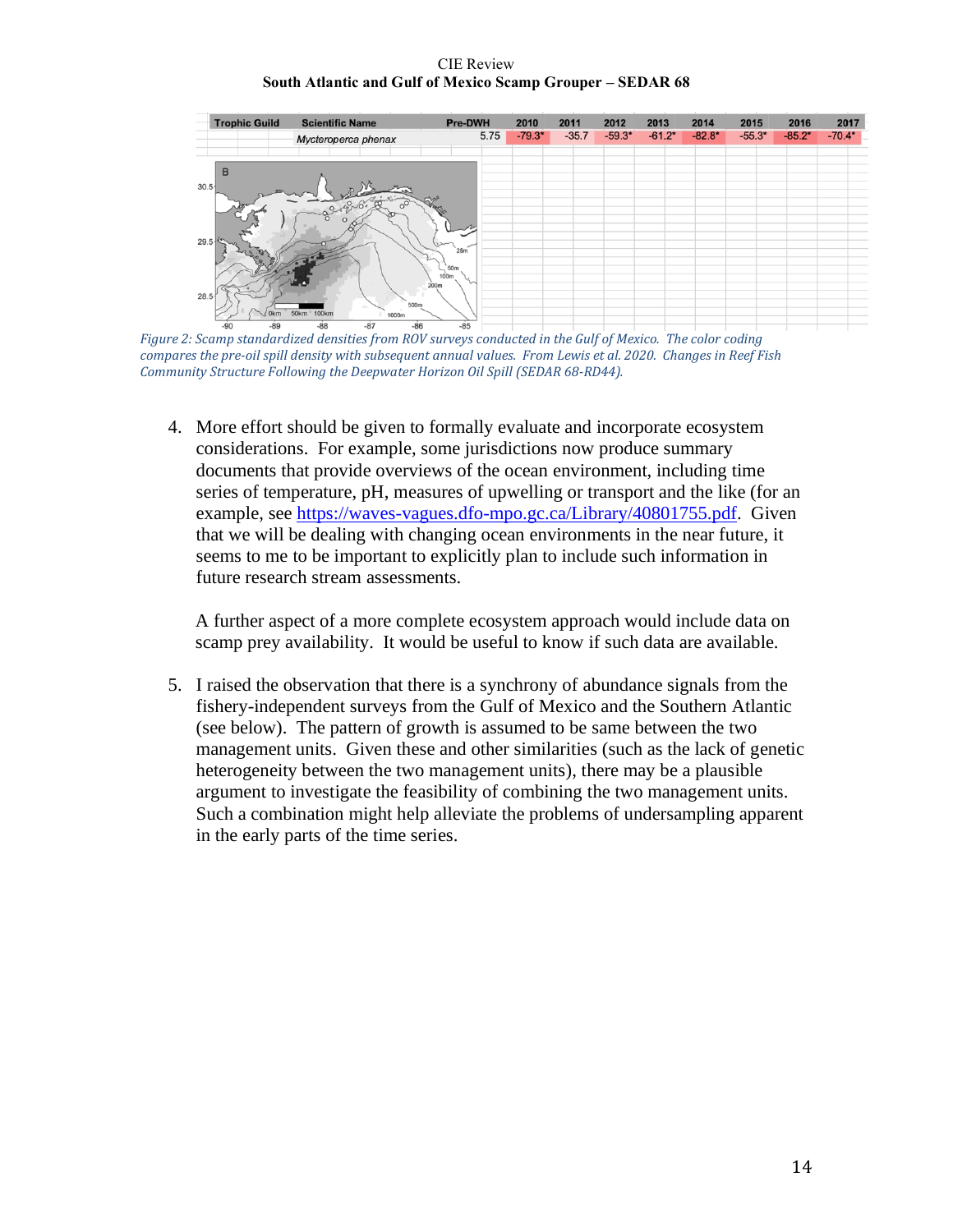CIE Review **South Atlantic and Gulf of Mexico Scamp Grouper – SEDAR 68**



*Figure 3; A comparison of fishery-independent indices for Scamp in the Gulf of Mexico and the South Atlantic. Note general agreement from 2005 on. Data provided courtesy of the lead analysts for the assessments.*

# 5. Provide recommendations on possible ways to improve the Research Track Assessment process.

- Recognizing that the Research Track process is new, it would have been helpful if the assessment documents had provided further background on how the Research Track differs from other SEDAR assessments, including the expected frequency of re-evaluations. The assessment reports could be strengthened by the inclusion of introductory sections of the report, describing the biology and the fishery that are important for the assessment, including information on how management of other species may have affected the fishery in question. For example, in the current case, it was not clear until a late stage of the document that scamp are not often targeted in the fisheries.
- Having the involvement of the Chair of the Data Review Working Group could increase the efficiency of this stage of the review.
- As noted earlier, more formal inclusion of ecosystem considerations seems to be absolutely required as part of the new process.
- Industry involvement in this assessment was unfortunately limited. However, when a contribution was given, it was quite important (thinking of the person who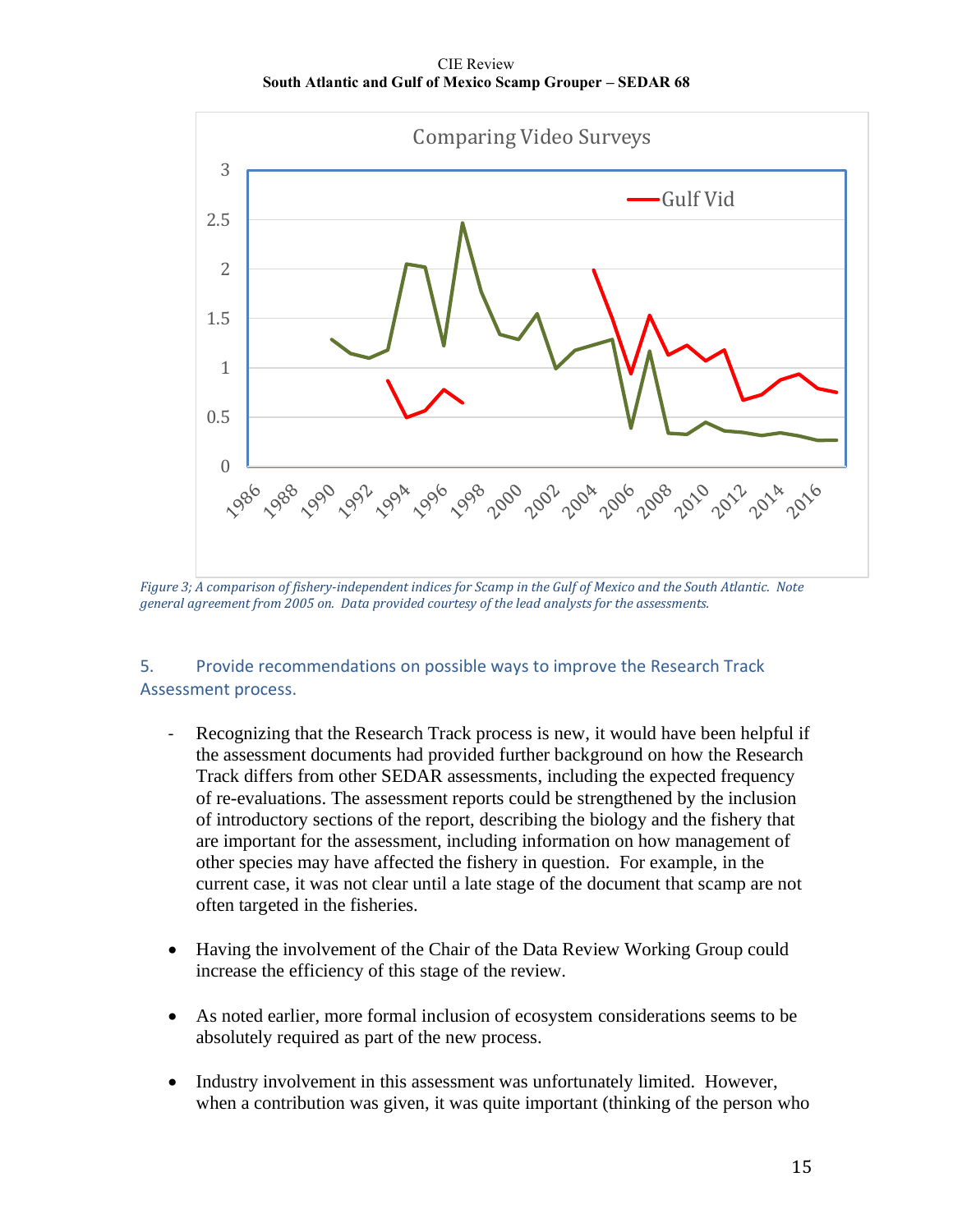described recent changes in the spatial distribution of the headboat fleet). For future assessments, thought should be given to how to better incorporate industry perspectives.

# 6. Prepare a Review Workshop Summary Report describing the Panel's evaluation of the Research Track stock assessment and addressing each Term of Reference.

Under the leadership of the Review Panel Chairperson, the Panel completed this step after the virtual workshop was completed, and submitted its summary report as required.

# The Review Process

In spite of the review process being virtual, I found the review process to be generally effective. There was adequate time for questions and comprehensive responses from the stock assessment team, including additional analyses as described earlier. The meeting agenda was logically organized. I do think that including the Chair from the Data Workshop could add to the meeting materially. I also noted that compared with some other reviews I have attended, industry involvement was very minimal. However, when an industry member spoke, he made an important contribution (changes in fleet distribution and targeting).

The meeting Chair and the SEDAR coordinator did a good job in keeping the meetings working efficiently and used available tools to ensure that participants had ample notification of the upcoming meetings, break timings and overall requirements from the participants. The lead scientists for both stocks did an excellent job in responding to the requests for further work and summarizing and presenting their work. In particular, I noted that the lead analysts were careful and considerate in fully explaining the rationale and logic of their approaches. While this made for long presentations, it was time well spent.

From the perspective of a CIE reviewer, the same contractual arrangements were made for these research stream assessments compared with more typical assessments required on a more frequent basis. Given the amount of material available for reviewers to read to thoroughly prepare, the CIE should consider more contract time for these special detailed assessments.

In contrast with other science reviews that I have been part of recently, the review workshop asked panelists to turn on their video cameras. I was somewhat concerned with this initially, but audience members commented that it made the discussions easier to follow. Presenters appreciated seeing visual feedback to their work, and the Chair commented that it was easier to identify someone that wished to make a point.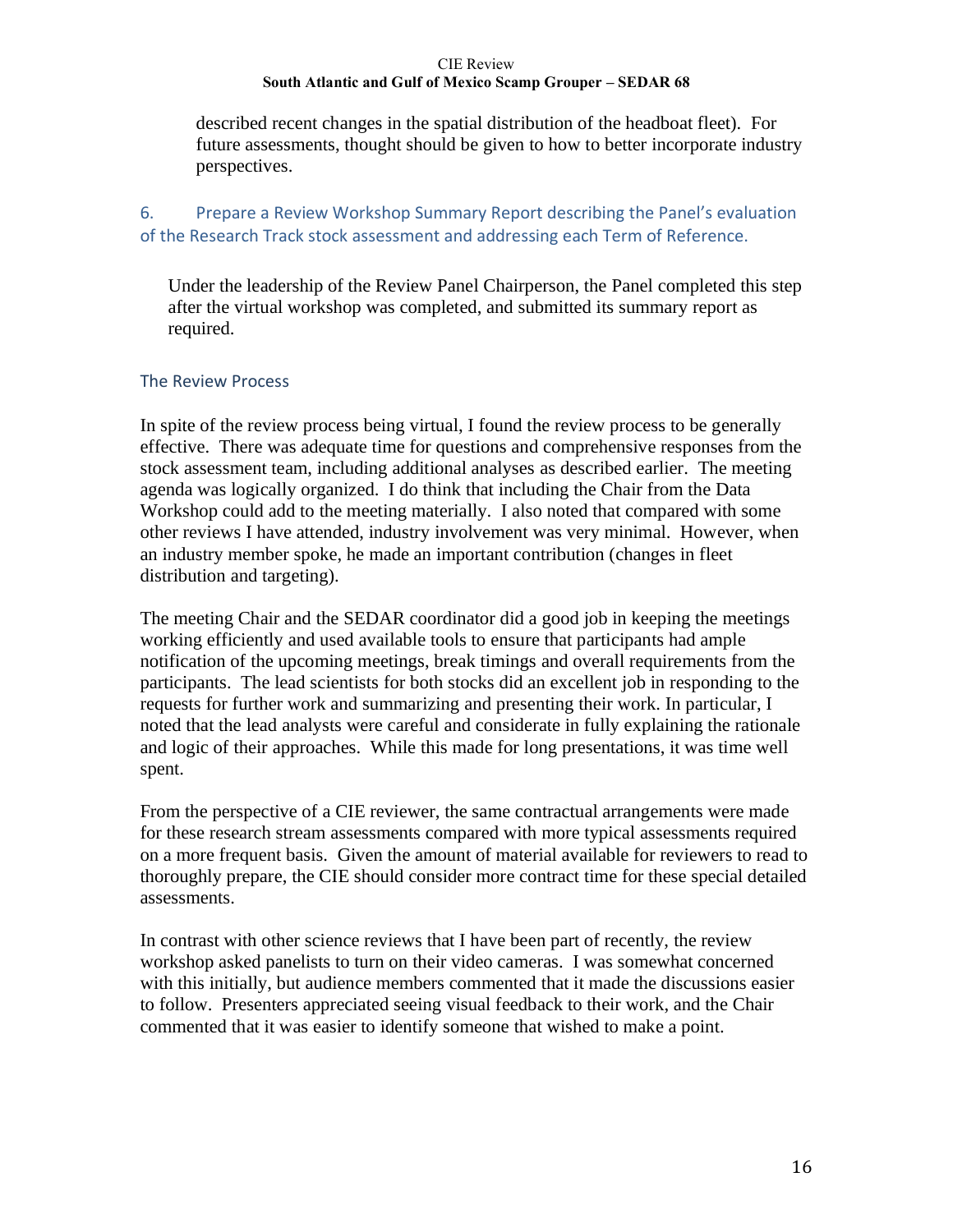While the virtual platform worked quite well, there is no doubt that in-person meetings are still preferred for these types of reviews. In-person meetings allow more efficient exchange of ideas and ultimately result in a more thorough review.

The SEDAR website for document sharing worked well, and it was convenient to have access to the material before, during and after the meeting.

# **Conclusions**

While the population models for both stocks require some additional work following the recommendations of the Panel and those presented here, they provide an adequate foundation for developing an operational model for Scamp in the South Atlantic and the Gulf of Mexico.

It was a pleasure to be a part of this review, and I thank the CIE and the meeting organizers for the opportunity.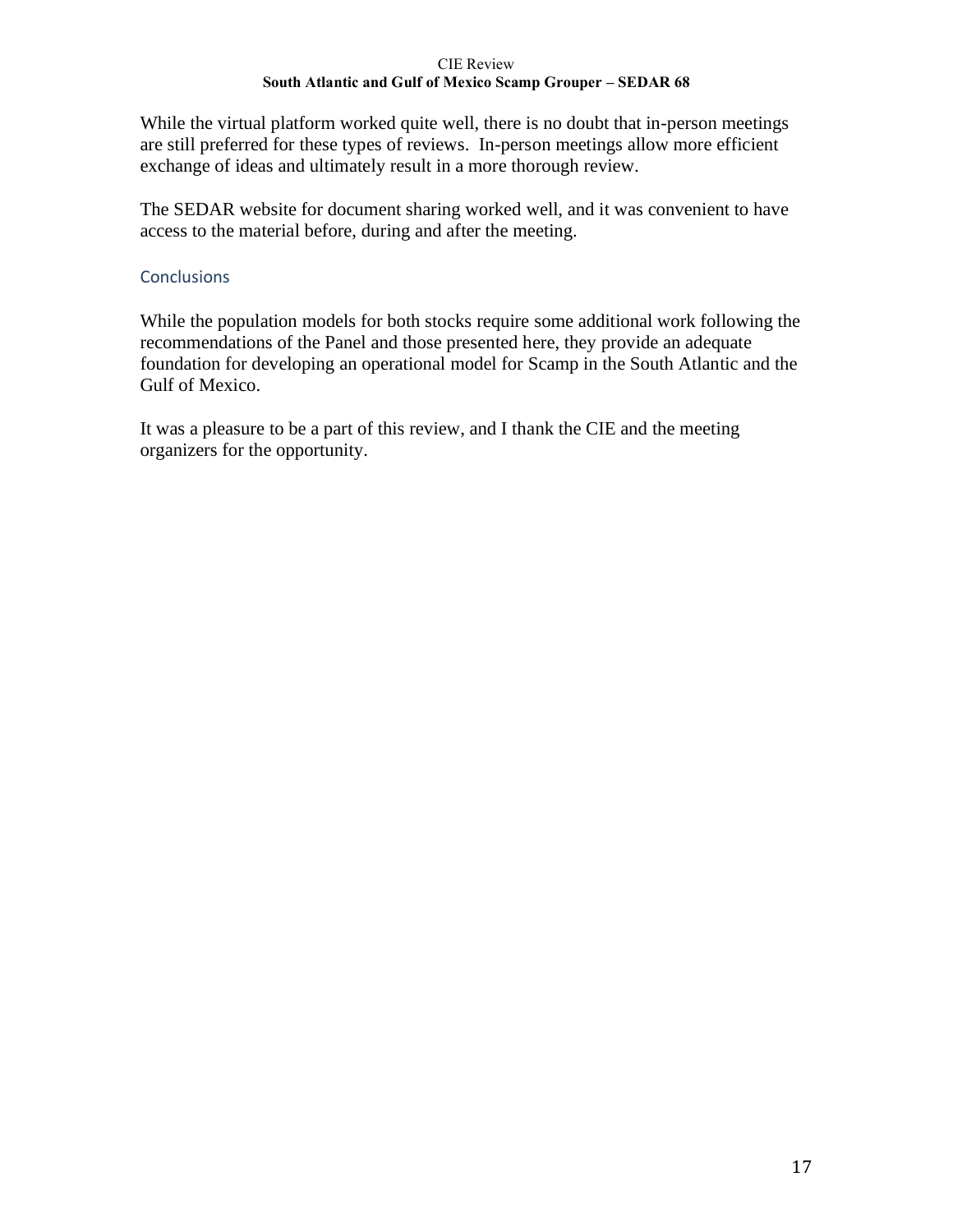# Appendix 1: Bibliography of materials provided for review

| Document#      | Title                                                                                                                                                                                           | Authors                                                               | Date<br>Submitted                                          |
|----------------|-------------------------------------------------------------------------------------------------------------------------------------------------------------------------------------------------|-----------------------------------------------------------------------|------------------------------------------------------------|
|                | <b>Documents Prepared for the Stock ID</b><br><b>Process</b>                                                                                                                                    |                                                                       |                                                            |
| SEDAR68-SID-01 | Brief Summary of FWRI-FDM<br>Tag<br><b>Recapture Program</b>                                                                                                                                    | Rachel Germeroth                                                      | 8 April 2019<br>Updated: 3<br>September<br>2019            |
| SEDAR68-SID-02 | Larval dispersal of scamp (Mycteroperca<br><i>phenax</i> ) in the waters off the<br>southeastern United States: Connectivity<br>within and between the Gulf of Mexico<br>and Atlantic Ocean     | J. R. Brothers, M.<br>Karnauskas, C.B.<br>Paris, and K.W.<br>Shertzer | 28 September<br>2019                                       |
| SEDAR68-SID-03 | <b>Preliminary Genetic Stock Assessment</b><br>of Scamp (Mycteroperca phenax) in<br><b>Florida Waters</b>                                                                                       | Elizabeth Wallace                                                     | 26 July 2019<br>Updated: 20<br>September<br>2019           |
| SEDAR68-SID-04 | Population Genetic Analyses of Scamp                                                                                                                                                            | Darden, T. and M.<br>Walker                                           | 26 July 2019<br>Updated: 22<br>August 2019                 |
| SEDAR68-SID-05 | Gulf of Mexico and Atlantic Scamp<br><b>Stock ID Process Final Report</b>                                                                                                                       | <b>Stock ID Panel</b>                                                 | 31 March 2020                                              |
|                | <b>Documents Prepared for the Data</b>                                                                                                                                                          |                                                                       |                                                            |
|                | Workshop                                                                                                                                                                                        |                                                                       |                                                            |
| SEDAR68-DW-01  | Standardized video counts of Southeast<br>U.S. Atlantic scamp and yellowmouth<br>grouper (Mycteroperca phenax and<br>Mycteroperca interstitialis) from the<br><b>Southeast Reef Fish Survey</b> | Rob Cheshire and<br>Nathan Bacheler                                   | 7 February<br>2020                                         |
| SEDAR68-DW-02  | Standardized catch rates of scamp and<br>yellowmouth grouper (Mycteroperca<br>phenax and Myteroperca interstitialis) in<br>the southeast U.S. from headboat<br>logbook data                     | Sustainable<br><b>Fisheries Branch</b>                                | 4 March 2020                                               |
| SEDAR68-DW-03  | Standardized catch rates of scamp and<br>yellowmouth grouper (Mycteroperca<br>phenax and Myteroperca interstitialis) in<br>the southeast U.S. from commercial<br>logbook data                   | Sustainable<br><b>Fisheries Branch</b>                                | 2 March 2020<br>Updated: 9<br>March 2020;<br>13 April 2020 |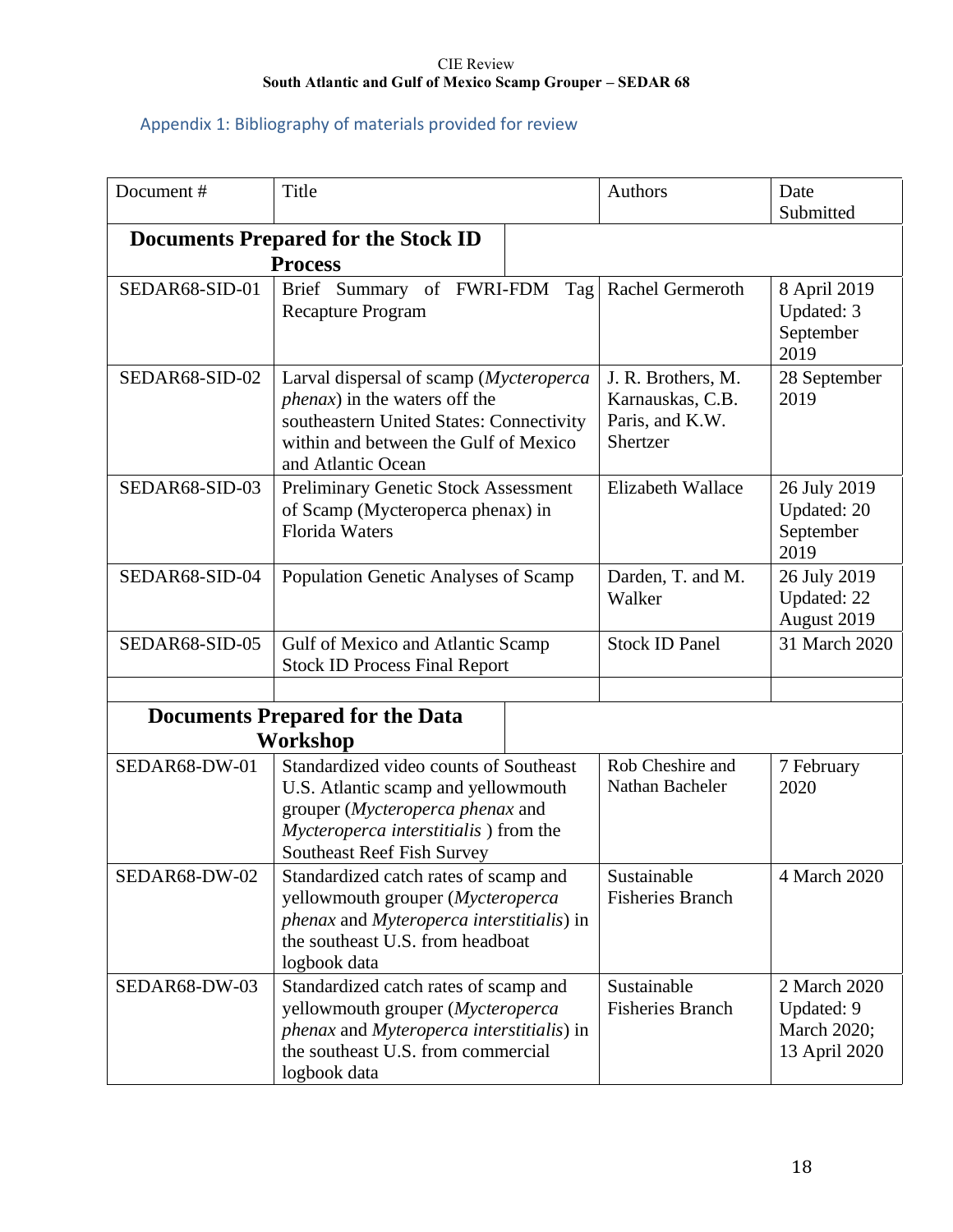| SEDAR68-DW-04 | Scamp/Yellowmouth Grouper Fishery-<br>Independent Indices of Abundance in<br>US South Atlantic Waters Based on a<br>Chevron Video Trap Survey and a Short<br><b>Bottom Longline Survey</b> | Walter J. Bubley,<br>Dawn Glasgow, and<br>Tracey I. Smart                                                                                                  | 20 February<br>2020                                                                                    |
|---------------|--------------------------------------------------------------------------------------------------------------------------------------------------------------------------------------------|------------------------------------------------------------------------------------------------------------------------------------------------------------|--------------------------------------------------------------------------------------------------------|
| SEDAR68-DW-05 | <b>Reproductive Parameters for South</b><br>Atlantic Scamp and Yellowmouth<br>Grouper in Support of the SEDAR 68<br><b>Research Track Assessment</b>                                       | David M. Wyanski,<br>Dawn M. Glasgow,<br>Keilin R.<br>GamboaSalazar, and<br>Wally<br>J. Bubley                                                             | 4 March 2020<br>Updated: 31<br>October 2020                                                            |
| SEDAR68-DW-06 | Fisheries-independent data for Scamp<br>(Mycteroperca phenax) from reef-fish<br>visual surveys in the Florida Keys and<br>Dry Tortugas, 1999-2018                                          | Jessica Keller,<br>Jennifer Herbig, and<br>Alejandro Acosta                                                                                                | 19 February<br>2020                                                                                    |
| SEDAR68-DW-07 | Indices of abundance for Scamp<br>(Mycteroperca phenax) using combined<br>data from three independent video<br>surveys                                                                     | Kevin A.<br>Thompson,<br>Theodore S.<br>Switzer, Mary C.<br>Christman, Sean F.<br>Keenan, Christopher<br>Gardner, Katherine<br>E. Overly, Matt<br>Campbell | 19 February<br>2020<br>Updated: 21<br>October 2020                                                     |
| SEDAR68-DW-08 | Recreational Survey data for Scamp and<br>Yellowmouth Grouper in the<br>South Atlantic                                                                                                     | Vivian M. Matter<br>and Matthew A.<br>Nuttall                                                                                                              | 2 March 2020<br>Updated: 11<br>March 2020<br>Updated: 25<br>August 2020<br>Updated: 27<br>October 2020 |
| SEDAR68-DW-09 | Recreational Survey data for Scamp and<br>Yellowmouth Grouper in the Gulf of<br>Mexico                                                                                                     | Vivian M. Matter<br>and Matthew A.<br>Nuttall                                                                                                              | 2 March 2020<br>Updated: 11<br>March 2020<br>Updated: 25<br>August 2020<br>Updated: 27<br>October 2020 |
| SEDAR68-DW-10 | SEFSC computation of variance<br>estimates for custom data aggregations<br>from the Marine Recreational<br><b>Information Program</b>                                                      | Kyle Dettloff,<br>Vivian M. Matter,<br>and Matthew Nuttall                                                                                                 | 11 March 2020                                                                                          |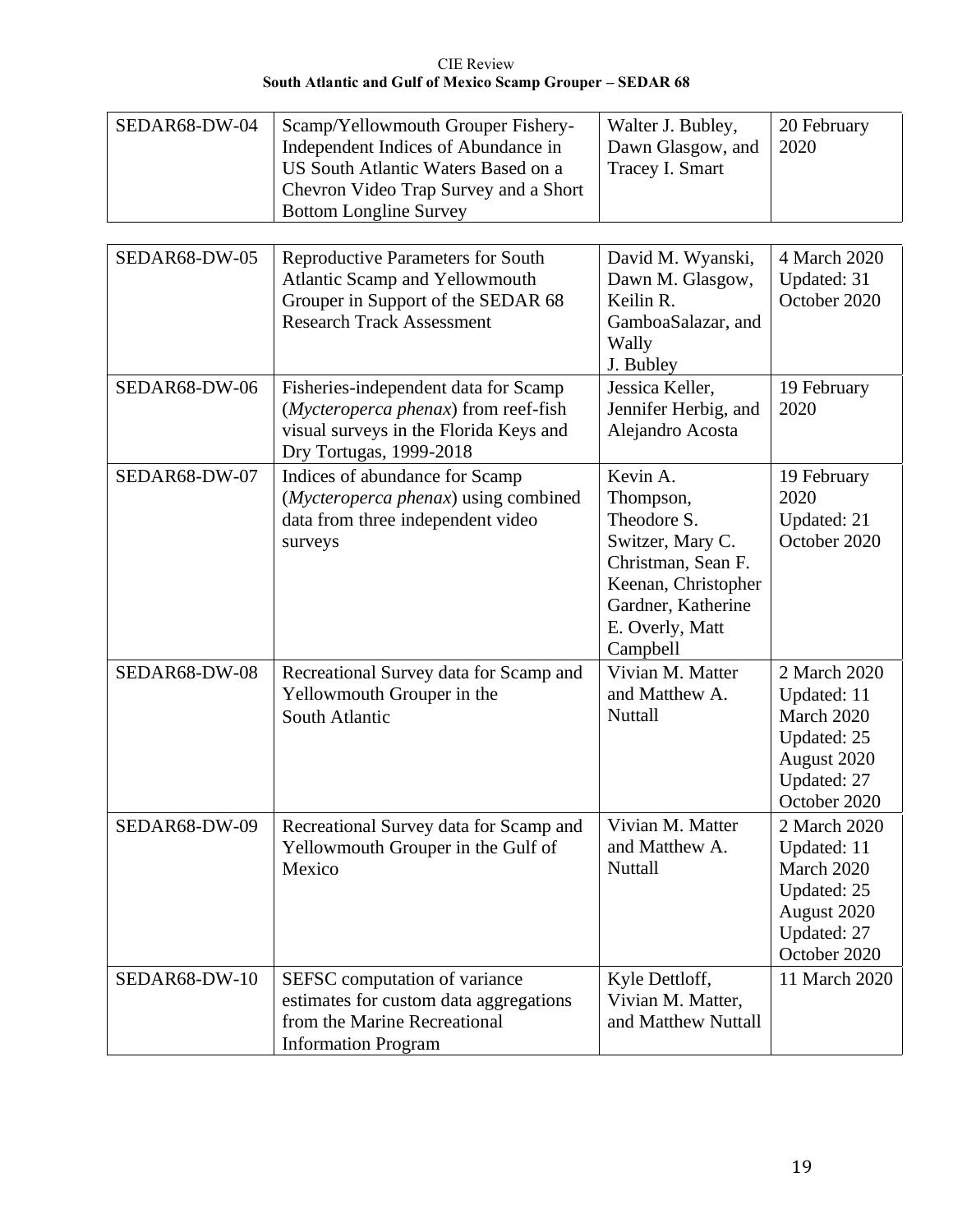CIE Review **South Atlantic and Gulf of Mexico Scamp Grouper – SEDAR 68**

| SEDAR68-DW-11<br>SEDAR68-DW-12 | <b>Estimates of Historic Recreational</b><br>Landings of Scamp and Yellowmouth<br>Grouper in the South Atlantic Using the<br><b>FHWAR Census Method</b><br><b>Estimates of Historic Recreational</b>                         | Ken Brennan<br>Ken Brennan                                                                                          | 25 February<br>2020<br>Updated: 29<br>May 2020<br>25 February                     |
|--------------------------------|------------------------------------------------------------------------------------------------------------------------------------------------------------------------------------------------------------------------------|---------------------------------------------------------------------------------------------------------------------|-----------------------------------------------------------------------------------|
|                                | Landings of Scamp and Yellowmouth<br>Grouper in the Gulf of Mexico Using the<br><b>FHWAR Census Method</b>                                                                                                                   |                                                                                                                     | 2020<br>Updated: 29<br><b>May 2020</b>                                            |
| SEDAR68-DW-13                  | Marine Recreational Information<br>Program Metadata for the Atlantic, Gulf<br>of Mexico, and Caribbean regions                                                                                                               | Vivian M. Matter<br>and Matthew A.<br>Nuttall                                                                       | 2 March 2020                                                                      |
| SEDAR68-DW-14                  | <b>SEAMAP Reef Fish Video Survey:</b><br>Relative Indices of Abundance of Scamp                                                                                                                                              | Matthew D.<br>Campbell, Kevin R.<br>Rademacher, Paul<br>Felts, Brandi Noble,<br>Joseph Salisbury,<br>and John Moser | 20 February<br>2020                                                               |
| SEDAR68-DW-15                  | Scamp (Mycteroperca phenax) age<br>comparisons between aging labs in the<br>Gulf of Mexico and South Atlantic                                                                                                                | Andrew D.<br>Ostrowski, Jennifer<br>C. Potts, and Eric<br>Fitzpatrick                                               | 31 March 2020                                                                     |
| SEDAR68-DW-16                  | <b>Commercial Discard Length</b><br>Composition for South Atlantic Scamp<br>and Yellowmouth Grouper                                                                                                                          | Sarina F. Atkinson                                                                                                  | 5 March 2020<br>Updated: 27<br>August 2020                                        |
| SEDAR68-DW-17                  | <b>Commercial Discard Length</b><br>Composition for Gulf of Mexico Scamp<br>and Yellowmouth Grouper                                                                                                                          | Sarina F. Atkinson                                                                                                  | 5 March 2020<br>Updated: 27<br>August 2020                                        |
| SEDAR68-DW-18                  | <b>Standardized Catch Rate Indices for</b><br>Scamp (Mycteroperca phenax) and<br>Yellowmouth Grouper (Mycteroperca<br>interstitialis) during 1986-2017 by the<br>U.S. Gulf of Mexico Headboat<br><b>Recreational Fishery</b> | Gulf and Caribbean<br><b>Branch</b>                                                                                 | 2 March 2020<br>Updated: 9<br><b>June 2020</b><br>Updated: 10<br>December<br>2020 |
| SEDAR68-DW-19                  | Scamp grouper reproduction on the West<br>Florida Shelf                                                                                                                                                                      | Susan<br>LowerreBarbieri,<br>Hayden<br>Menendez, Ted<br>Switzer, and<br>Claudia Friess                              | 4 March 2020<br>Updated: 2<br>April 2020                                          |
| SEDAR68-DW-20                  | Summary of preliminary age, length, and<br>reproduction data for U.S. Gulf of<br>Mexico scamp, Mycteroperca phenax,<br>submitted for SEDAR68                                                                                 | Veronica Beech,<br>Laura Thornton,<br><b>Beverly Barnett</b>                                                        | 3 March 2020                                                                      |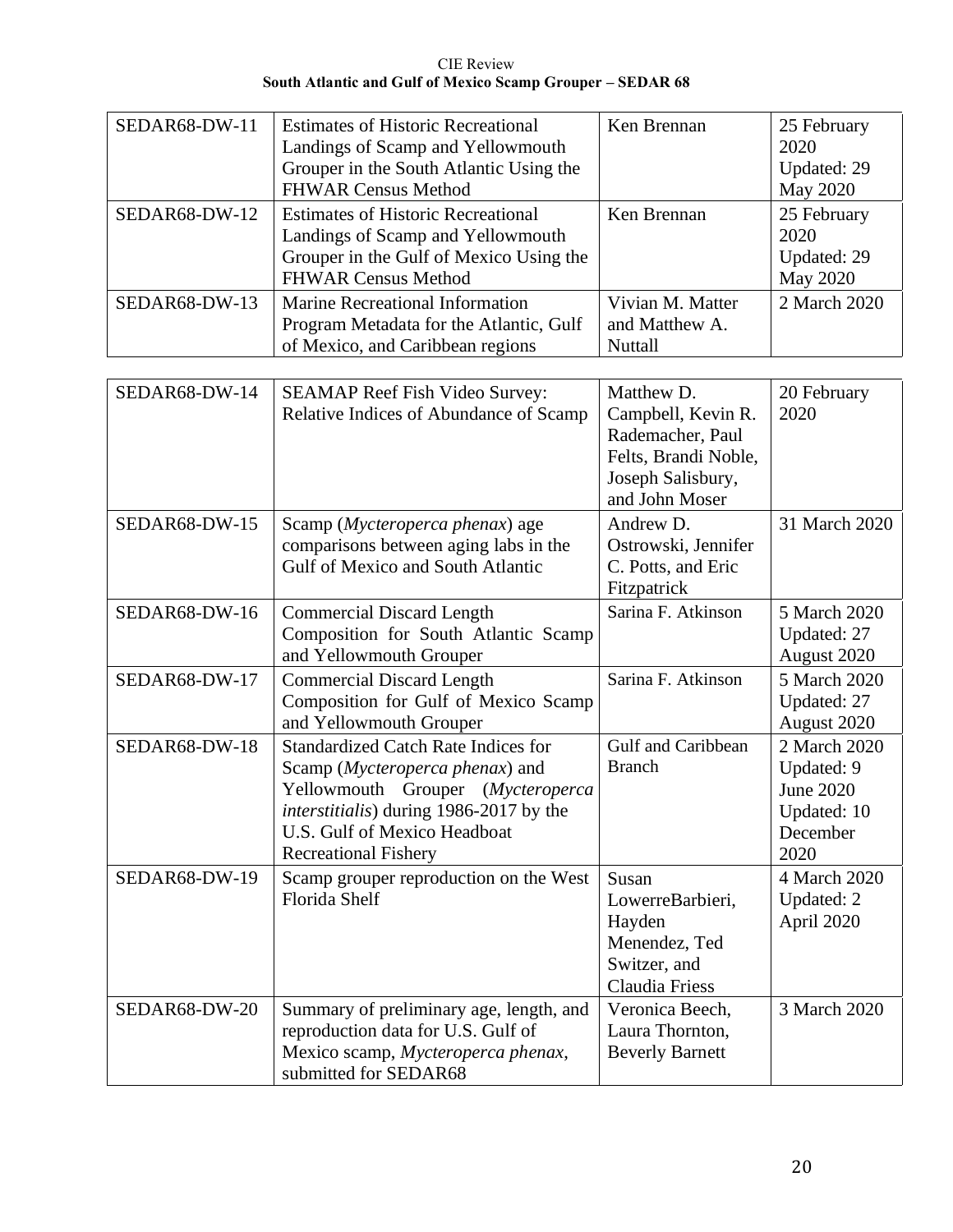| <b>CIE Review</b>                                          |  |
|------------------------------------------------------------|--|
| South Atlantic and Gulf of Mexico Scamp Grouper – SEDAR 68 |  |

| SEDAR68-DW-21 | Summary of preliminary age and length<br>data for U.S. Gulf of Mexico<br>yellowmouth grouper, Mycteroperca<br>interstialis, submitted for SEDAR68                                                                                                           | Laura Thornton,<br>Veronica Beech,<br><b>Beverly Barnett</b>        | 3 March 2020  |
|---------------|-------------------------------------------------------------------------------------------------------------------------------------------------------------------------------------------------------------------------------------------------------------|---------------------------------------------------------------------|---------------|
| SEDAR68-DW-22 | Preliminary Non-Technical Fishery<br>Profile and Limited Data Summary for<br>Scamp, Mycteroperca phenax with<br>Focus on the West Florida Shelf:<br>Application of Electronic Monitoring on<br><b>Commercial Snapper Grouper Bottom</b><br>Longline Vessels | Carole L. Neidig,<br>Daniel Roberts,<br>Max Lee, Ryan<br>Schloesser | 12 March 2020 |
| SEDAR68-DW-23 | <b>Scamp Length Frequency Distributions</b><br>from At-Sea Headboat Surveys in the<br>South Atlantic, 2005 to 2017                                                                                                                                          | Dominique Lazarre,<br>Chris Wilson, Kelly<br>Fitzpatrick            | 1 April 2020  |
| SEDAR68-DW-24 | A Summary of Observer Data from the<br>Size Distribution and Release Condition of                                                                                                                                                                           | Dominique Lazarre                                                   | 1 April 2020  |

|               | Scamp Discards from Recreational Fishery<br>Surveys in the Eastern Gulf of Mexico                                                                                                                                                    |                                                                                                             |                                                |
|---------------|--------------------------------------------------------------------------------------------------------------------------------------------------------------------------------------------------------------------------------------|-------------------------------------------------------------------------------------------------------------|------------------------------------------------|
| SEDAR68-DW-25 | Summary of the SAFMC Scamp Release<br>Citizen Science Pilot Project for SEDAR<br>68                                                                                                                                                  | Julia Byrd                                                                                                  | 16 April 2020<br>Updated: 26<br>August 2020    |
| SEDAR68-DW-26 | Voluntary reports of Scamp caught by<br>private recreational anglers in<br>MyFishCount for SEDAR 68                                                                                                                                  | Chip Collier                                                                                                | 7 April 2020                                   |
| SEDAR68-DW-27 | Assigning fates in telemetry studies using<br>hidden Markov models: an application to<br>deepwater groupers released with<br>descender devices                                                                                       | Brendan J. Runde,<br>Theo Michelot.<br>Nathan M.<br>Bacheler, Kyle W.<br>Shertzer, and<br>Jeffrey A. Buckel | 27 February<br>2020                            |
| SEDAR68-DW-28 | Scamp grouper reproduction in the Gulf<br>of Mexico                                                                                                                                                                                  | <b>Susan Lowerre-</b><br>Barbieri, Veronica<br>Beech, and Claudia<br>Friess                                 | 22 May 2020<br>Updated: 2<br>September<br>2020 |
| SEDAR68-DW-29 | <b>Standardized Catch Rate Indices for</b><br>Scamp (Mycteroperca phenax) and<br>Yellowmouth Grouper (Mycteroperca<br><i>interstitialis</i> ) during 1993-2017 by the<br>U.S. Gulf of Mexico Vertical Line and<br>Longline Fisheries | Gulf and Caribbean<br>Branch, SFD                                                                           | 11 September<br>2020                           |
| SEDAR68-DW-30 | <b>CPUE</b> Expansion Estimation for<br><b>Commercial Discards of Gulf of Mexico</b><br>Scamp & Yellowmouth Grouper                                                                                                                  | Steven G. Smith,<br>Kevin J. McCarthy,<br><b>Stephanie Martinez</b>                                         | 23 September<br>2020                           |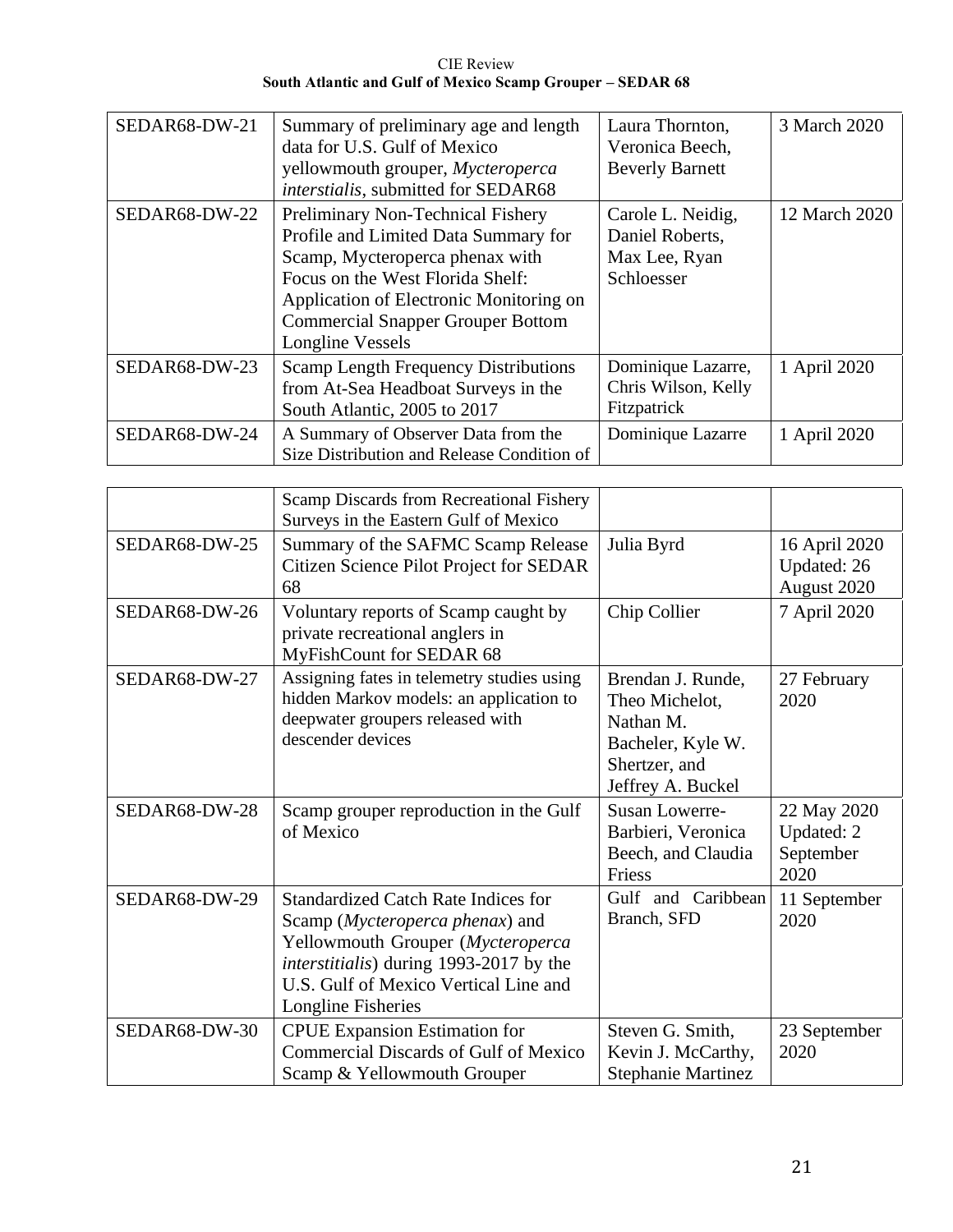| SEDAR68-DW-31 | SEFSC Computation of Uncertainty for<br>Southeast Regional Headboat Survey<br>and Total Recreational Landings<br>Estimates, with Applications to SEDAR<br>68 Scamp and Yellowmouth Grouper | Matthew A Nuttall,<br>Kyle Dettloff, Kelly<br>E Fitzpatrick,<br>Kenneth Brennan,<br>and Vivian M<br>Matter                                              | 27 October<br>2020 |
|---------------|--------------------------------------------------------------------------------------------------------------------------------------------------------------------------------------------|---------------------------------------------------------------------------------------------------------------------------------------------------------|--------------------|
| SEDAR68-DW-32 | Discards of scamp ( <i>Rhomboplites</i> )<br><i>aurorubens</i> ) for the headboat fishery in<br>the US South Atlantic                                                                      | Fisheries<br>Ecosystems Branch,<br><b>National Marine</b><br>Fisheries Service,<br><b>Southeast Fisheries</b><br>Science Center,<br>Beaufort, NC        | 30 October<br>2020 |
| SEDAR68-DW-33 | Discards of scamp ( <i>Mycteroperca</i><br><i>phenax</i> ) for the headboat fishery in the<br><b>US Gulf of Mexico</b>                                                                     | <b>Fisheries</b><br>Ecosystems Branch,<br><b>National Marine</b><br>Fisheries Service,<br><b>Southeast Fisheries</b><br>Science Center,<br>Beaufort, NC | 30 October<br>2020 |

| SEDAR68-DW-34 | South Atlantic U.S. scamp<br>(Mycteroperca phenax) age and length<br>composition from the recreational<br>fisheries                                                         | <b>Fisheries</b><br>Ecosystems Branch,<br><b>National Marine</b><br>Fisheries Service,<br><b>Southeast Fisheries</b><br><b>Science Center</b> | 10 December<br>2020 |
|---------------|-----------------------------------------------------------------------------------------------------------------------------------------------------------------------------|-----------------------------------------------------------------------------------------------------------------------------------------------|---------------------|
| SEDAR68-DW-35 | Commercial age and length composition<br>weighting for Southeast U.S. scamp and<br>yellowmouth grouper (Mycteroperca<br>phenax and Mycteroperca interstitialis)             | <b>Sustainable Fisheries</b><br>Branch, National<br><b>Marine Fisheries</b><br>Service, Southeast<br><b>Fisheries Science</b><br>Center       | 12 November<br>2020 |
|               |                                                                                                                                                                             |                                                                                                                                               |                     |
|               | <b>Documents Prepared for</b>                                                                                                                                               |                                                                                                                                               |                     |
|               | the Assessment Process                                                                                                                                                      |                                                                                                                                               |                     |
| SEDAR68-AP-01 | Gulf of Mexico Scamp (Mycteroperca<br>phenax) and Yellowmouth Grouper<br>(Mycteroperca interstitialis)<br><b>Commercial and Recreational Length</b><br>and Age Compositions | Molly H. Stevens                                                                                                                              | 27 January<br>2021  |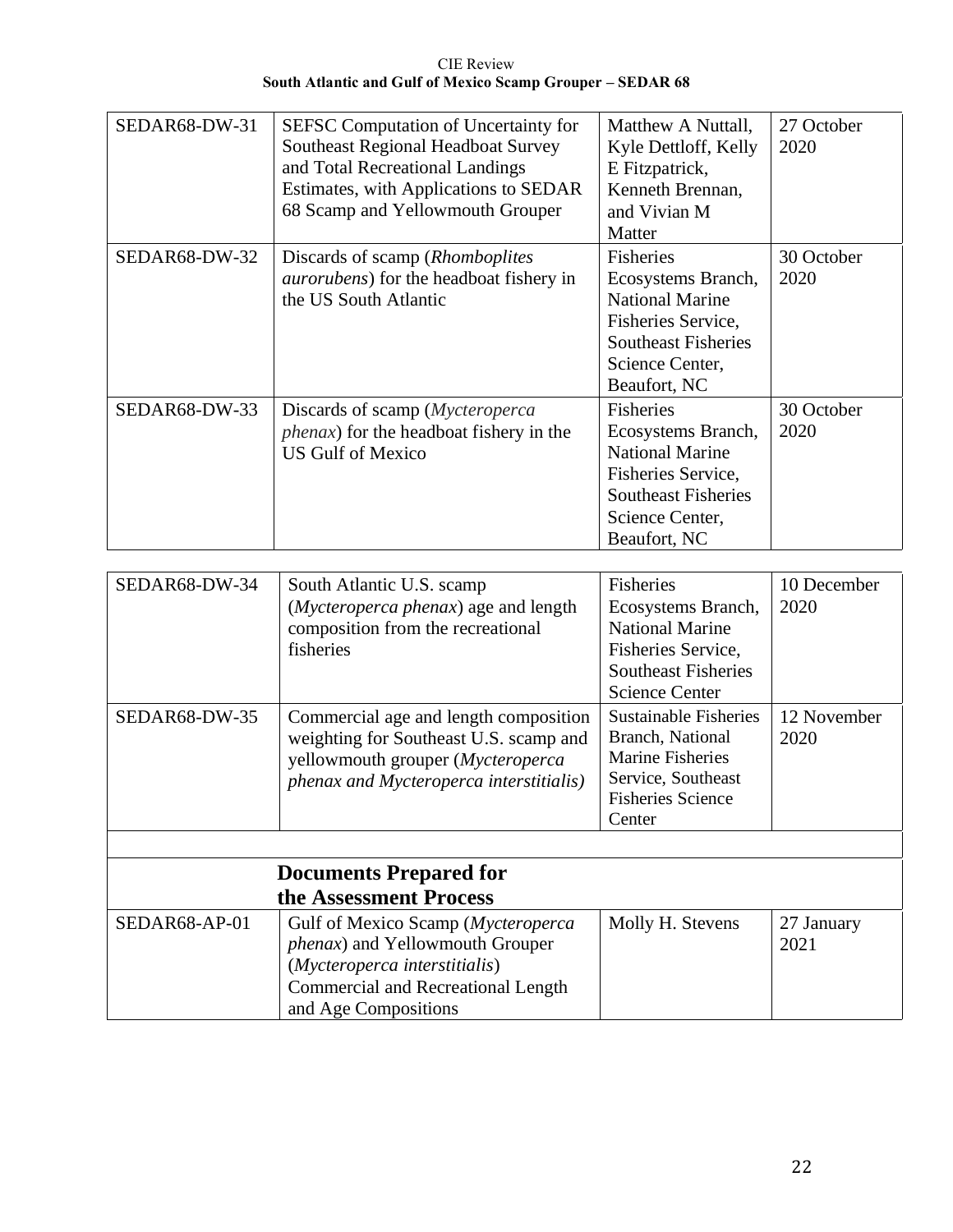| SEDAR68-AP-02 | A description of system dynamics of<br>scamp populations in the Gulf of Mexico<br>and South Atlantic to support ecosystem<br>considerations in the assessment and<br>management process | <b>Matt McPherson</b><br>and Mandy<br>Karnauskas                                          | 29 January<br>2021 |
|---------------|-----------------------------------------------------------------------------------------------------------------------------------------------------------------------------------------|-------------------------------------------------------------------------------------------|--------------------|
| SEDAR68-AP-03 | <b>SEDAR 68 Commercial Discard</b><br>Mortality Estimates Based on Observer<br>Data                                                                                                     | Jeff Pulver                                                                               | 9 March 2021       |
| SEDAR68-AP-04 | <b>Estimation of a Commercial Abundance</b><br>Index for Gulf of Mexico Scamp &<br>Yellowmouth Grouper Using Reef Fish<br><b>Observer Data</b>                                          | Steven G. Smith,<br>Skyler Sagarese,<br>Stephanie<br>MartinezRivera,<br>Kevin J. McCarthy | 29 March 2021      |
|               |                                                                                                                                                                                         |                                                                                           |                    |
|               | <b>Documents Prepared for</b><br>the Review Workshop                                                                                                                                    |                                                                                           |                    |
| SEDAR68-RW-01 | Modeling of recreational landings in Gulf<br>stock assessments                                                                                                                          | Gulf Branch -<br>Sustainable<br><b>Fisheries Division</b>                                 | 10 August<br>2021  |
|               |                                                                                                                                                                                         |                                                                                           |                    |
|               | <b>Final Stock</b><br><b>Assessment</b>                                                                                                                                                 |                                                                                           |                    |
|               | <b>Reports</b>                                                                                                                                                                          |                                                                                           |                    |
| SEDAR68-SAR1  | <b>Gulf of Mexico Scamp</b>                                                                                                                                                             | <b>SEDAR 68 Panels</b>                                                                    |                    |
| SEDAR68-SAR2  | <b>Atlantic Scamp</b>                                                                                                                                                                   | <b>SEDAR 68 Panels</b>                                                                    |                    |
|               |                                                                                                                                                                                         |                                                                                           |                    |
|               | <b>Reference Documents</b>                                                                                                                                                              |                                                                                           |                    |
| SEDAR68-RD01  | A retrospective (1979-1996) multispecies<br>assessment of coral reef fish stocks in the<br>Florida Keys                                                                                 | Ault et al. 1997                                                                          |                    |
|               |                                                                                                                                                                                         |                                                                                           |                    |
| SEDAR68-RD02  | Spawning Locations for Atlantic Reef<br>Fishes off the Southeastern U.S.                                                                                                                | Sedberry et al. 2006                                                                      |                    |
| SEDAR68-RD03  | Site Fidelity and Movement of Reef<br>Fishes Tagged at Unreported Artificial<br>Reef Sites off NW Florida                                                                               | Addis et al. 2007                                                                         |                    |
| SEDAR68-RD04  | Implications of reef fish movement from<br>unreported artificial reef sites in the                                                                                                      | Addis et al. 2013                                                                         |                    |

| SLDANOO-NDO <del>T</del> | Implications of feel had movement from            | Aguis Ul al. $2013$ |
|--------------------------|---------------------------------------------------|---------------------|
|                          | unreported artificial reef sites in the           |                     |
|                          | northern Gulf of Mexico                           |                     |
| SEDAR68-RD05             | Comparison of scamp grouper                       | Bates 2008          |
|                          | ( <i>Mycteroperca phenax</i> ), growth off of the |                     |
|                          | West Florida shelf and the coast of               |                     |
|                          | Louisiana                                         |                     |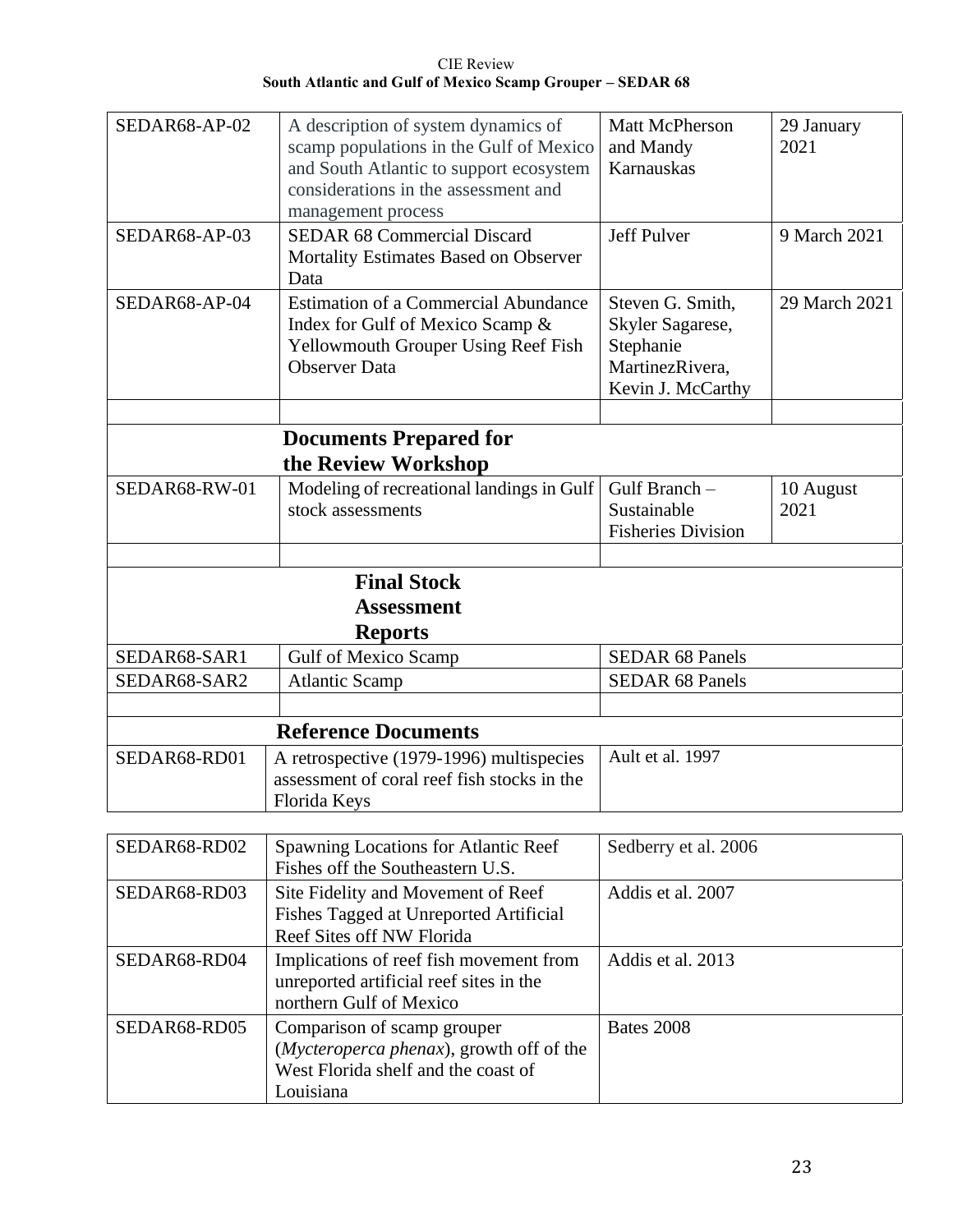| SEDAR68-RD06 | Aspects Of The Life History Of The<br>Yellowmouth Grouper, Mycteroperca<br>interstitialis, In The Eastern Gulf Of<br>Mexico                                                                                      | Bullock and Murphy, 1994     |
|--------------|------------------------------------------------------------------------------------------------------------------------------------------------------------------------------------------------------------------|------------------------------|
| SEDAR68-RD07 | Memoirs of the Hourglass Cruises:<br>Seabasses (Pisces: Serranidae)                                                                                                                                              | Bullock and Smith, 1991      |
| SEDAR68-RD08 | Groupers on the Edge: Shelf Spawning<br>Habitat in and Around Marine Reserves<br>of the Northeastern Gulf of Mexico                                                                                              | Coleman et al. 2014          |
| SEDAR68-RD09 | Decadal fluctuations in life history<br>parameters of scamp (Mycteroperca<br>phenax) collected by commercial handline<br>vessels from the west coast of Florida                                                  | Lombardi-Carlson et al.      |
| SEDAR68-RD10 | A Description of Age, Growth, and<br>Reproductive Life History Traits of<br>Scamps from the Northern Gulf of<br>Mexico                                                                                           | Lombardi-Carlson et al. 2012 |
| SEDAR68-RD11 | Incorporating Mortality from Catch and<br>Release into Yield-per-Recruit Analyses<br>of Minimum-Size Limits                                                                                                      | Waters and Huntsman 1986     |
| SEDAR68-RD12 | Population genetic analysis of red<br>grouper, <i>Epinephelus morio</i> , and scamp,<br>Mycteroperca phenax, from the<br>southeastern U.S. Atlantic and Gulf of<br>Mexico                                        | Zatcoff et al. 2004          |
| SEDAR68-RD13 | Population Assessment of the Scamp,<br>Mycteroperca phenax, from the<br><b>Southeastern United States</b>                                                                                                        | Mancooch et al. 1998         |
| SEDAR68-RD14 | A Preliminary Assessment of the<br>Populations of Seven Species of Grouper<br>(Serranidae, Epinephelinae) in the<br>Western Atlantic Ocean from Cape<br>Hatteras, North Carolina to the Dry<br>Tortugas, Florida | Huntsman et al.              |

| SEDAR68-RD15 | <b>Color Variation And Associated Behavior</b> | Gilmore and Jones 1992 |
|--------------|------------------------------------------------|------------------------|
|              | In The Epinepheline Groupers,                  |                        |
|              | Mycteroperca microlepis (Goode And             |                        |
|              | Bean) And <i>M. Phenax</i> Jordan And Swain    |                        |
| SEDAR68-RD16 | Age, Growth, and Reproduction of               | Harris et al. 2002     |
|              | Scamp, Mycteroperca phenax, in the             |                        |
|              | Southwestern North Atlantic, 1979 -            |                        |
|              | 1997                                           |                        |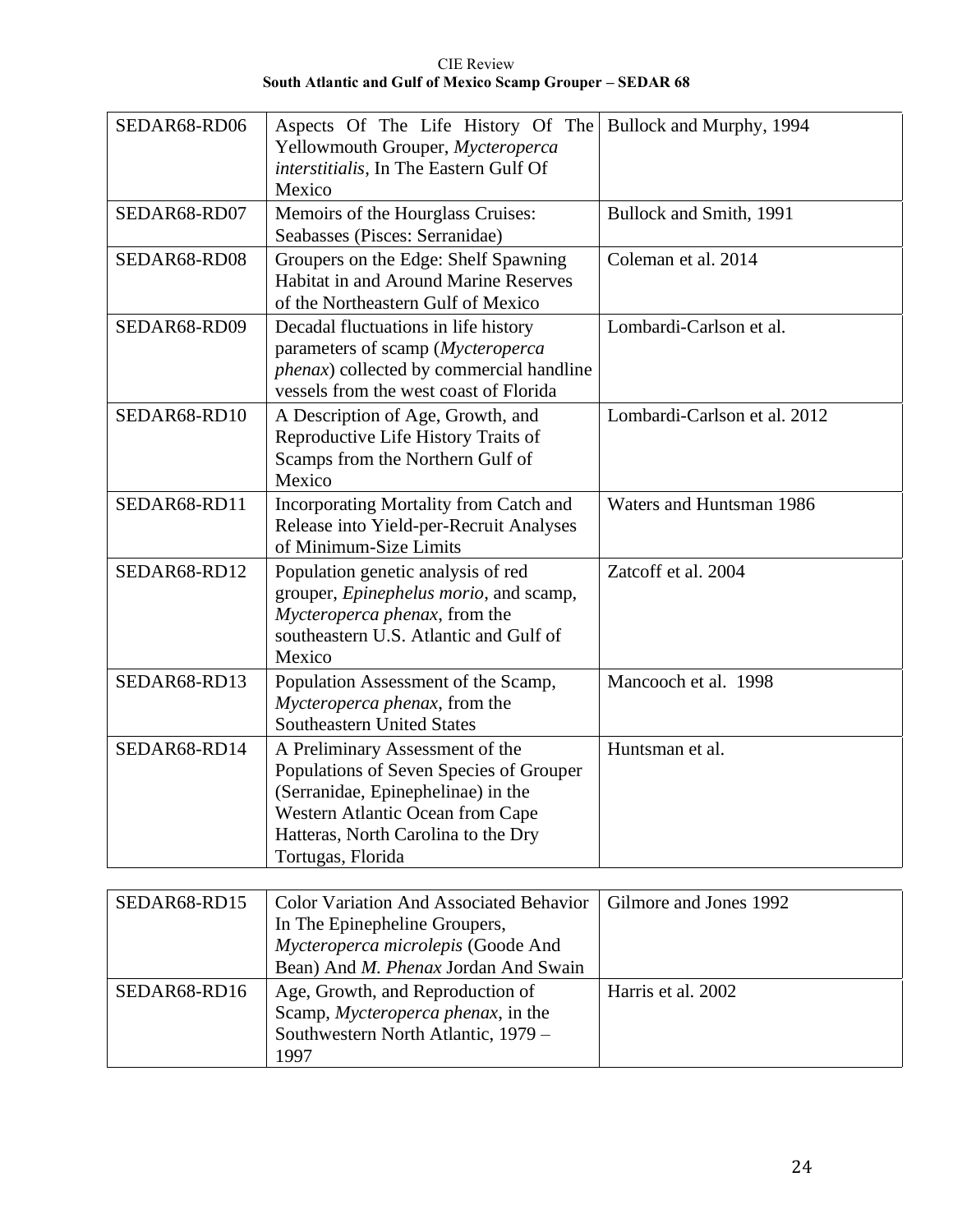| <b>CIE</b> Review                                          |
|------------------------------------------------------------|
| South Atlantic and Gulf of Mexico Scamp Grouper – SEDAR 68 |

| SEDAR68-RD17 | Age, Growth, Mortality, Food and<br>Reproduction of the Scamp,<br>Mycteroperca phenax, Collected off                                                            | Matheson et al. 1986                                                                                                                                                                                                                                                                                                                            |  |
|--------------|-----------------------------------------------------------------------------------------------------------------------------------------------------------------|-------------------------------------------------------------------------------------------------------------------------------------------------------------------------------------------------------------------------------------------------------------------------------------------------------------------------------------------------|--|
| SEDAR68-RD18 | North Carolina and South Carolina<br>Tagging Studies and Diver Observations<br>of Fish Populations on Live-Bottom<br>Reefs of the U.S. Southeastern Coast       | Parker 1990                                                                                                                                                                                                                                                                                                                                     |  |
| SEDAR68-RD19 | Age and growth of the yellowedge<br>grouper, Epinephelus flavolimbatus, and<br>the yellowmouth grouper, Mycteroperca<br>interstitialis, off Trinidad and Tobago | Manickchand-Heileman and Phillip<br>2000                                                                                                                                                                                                                                                                                                        |  |
| SEDAR68-RD20 | Multi-decadal decline in reef fish<br>abundance and species richness in the<br>southeast USA assessed by standardized<br>trap catches                           | Bachelor and Smart 2016                                                                                                                                                                                                                                                                                                                         |  |
| SEDAR68-RD21 | Aspects Of The Life History Of The<br>Yellowmouth Grouper, Mycteroperca<br>interstitialis, In The Eastern Gulf Of<br>Mexico                                     | Bullock and Murphy 1994                                                                                                                                                                                                                                                                                                                         |  |
| SEDAR68-RD22 | Age, Growth, and Mortality of<br>Yellowmouth<br>Grouper<br>from<br>the<br><b>Southeastern United States</b>                                                     | Burton et al. 2014                                                                                                                                                                                                                                                                                                                              |  |
| SEDAR68-RD23 | South Carolina Marine Game Fish<br>Tagging Program 1978 -2009                                                                                                   | Robert K. Wiggers                                                                                                                                                                                                                                                                                                                               |  |
| SEDAR68-RD24 | Decadal-scale decline of scamp<br>(Mycteroperca phenax) abundance along<br>the southeast United States Atlantic coast                                           | Nathan M. Bacheler and Joseph C.<br>Ballenger                                                                                                                                                                                                                                                                                                   |  |
| SEDAR68-RD25 | Timing and locations of reef fish<br>spawning off the southeastern United<br><b>States</b>                                                                      | Nicholas A. Farmer, William D.<br>Heyman, Mandy Karnauskas,<br>Shinichi Kobara, Tracey I. Smart,<br>Joseph C. Ballenger, Marcel J. M.<br>Reichert, David M. Wyanski,<br>Michelle S. Tishler, Kenyon C.<br>Lindeman, Susan K. Lowerre-<br>Barbieri, Theodore S. Switzer, Justin<br>J. Solomon, Kyle McCain, Mark<br>Marhefka, George R. Sedberry |  |
|              |                                                                                                                                                                 |                                                                                                                                                                                                                                                                                                                                                 |  |
| SEDAR68-RD26 | Developmental patterns within a<br>multispecies reef fishery: management<br>applications for essential fish habitats and<br>protected areas                     | Kenyon C. Lindeman, Roger<br>Pugliese, Gregg T. Waugh, and Jerald<br>S. Ault                                                                                                                                                                                                                                                                    |  |
| SEDAR68-RD27 | Ingress of postlarval gag, Mycteroperca                                                                                                                         | Paula Keener, G. David Johnson,                                                                                                                                                                                                                                                                                                                 |  |

microlepis (Pisces: Serranidae)

Bruce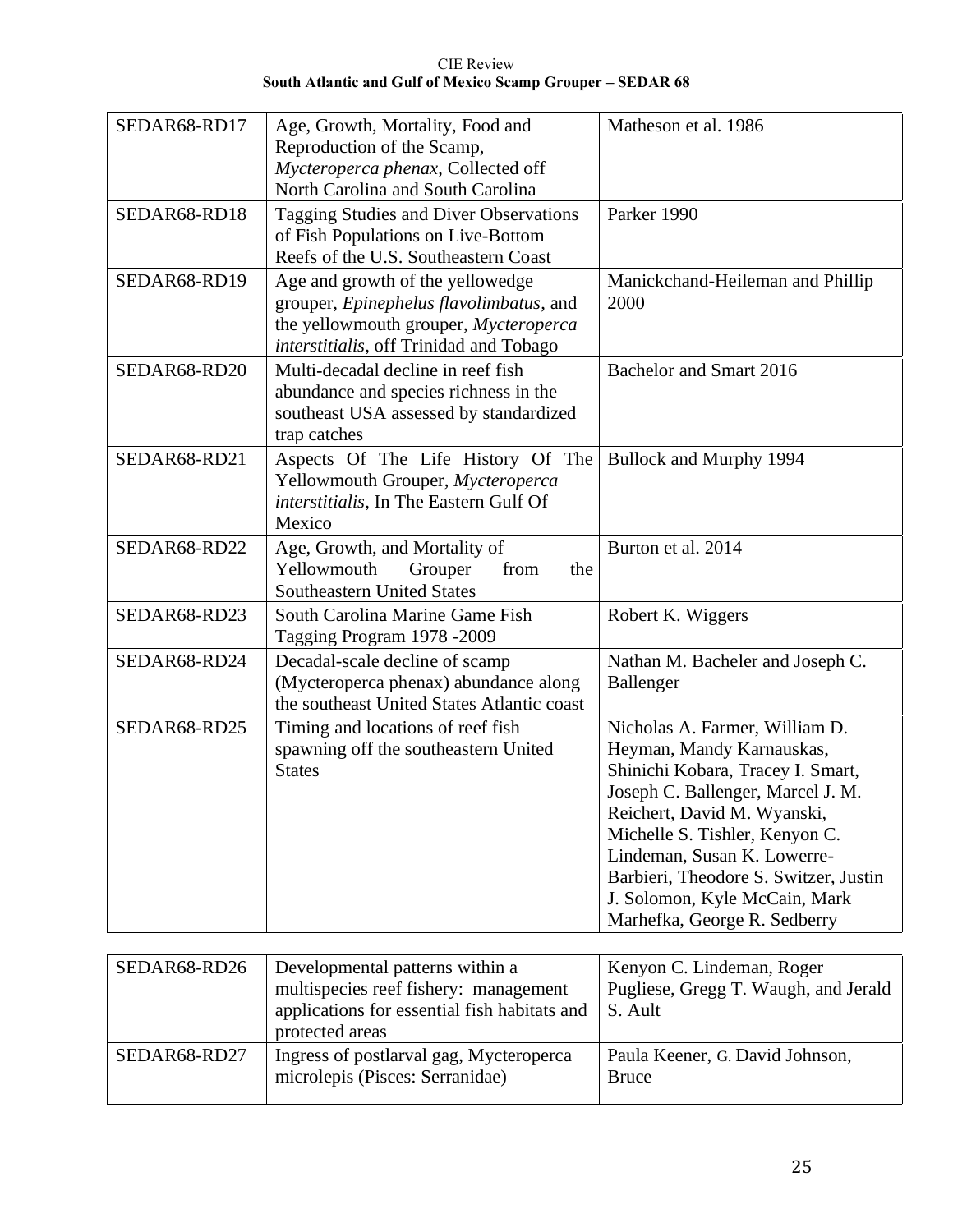CIE Review **South Atlantic and Gulf of Mexico Scamp Grouper – SEDAR 68**

|              |                                                                                                                                                | W Stender, Edward B. Brothers and<br>Howard R. Beatty                           |  |
|--------------|------------------------------------------------------------------------------------------------------------------------------------------------|---------------------------------------------------------------------------------|--|
| SEDAR68-RD28 | Survival estimates for demersal reef fishes<br>released by anglers                                                                             | Mark R. Collins                                                                 |  |
| SEDAR68-RD29 | Commercial catch composition with<br>discard and immediate release mortality<br>proportions off the southeastern coast of<br>the United States | Jessica A. Stephen, Patrick J. Harris                                           |  |
| SEDAR68-RD30 | Discard composition and release fate in<br>the snapper and grouper commercial<br>hook-and-line fishery in North Carolina,<br><b>USA</b>        | P.J. Rudershausen, J.A. Buckel, and<br>E.H. Williams                            |  |
| SEDAR68-RD31 | Sink or swim? Factors affecting<br>immediate discard mortality for the Gulf<br>of Mexico commercial reef fish fishery                          | J.R. Pulver                                                                     |  |
| SEDAR68-RD32 | SEDAR 33-DW-19: A meta-data analysis<br>of discard mortality estimates for gag<br>grouper and greater amberjack                                | Linda Lombardi, Matthew D.<br>Campbell, Beverly Sauls, and Kevin<br>J. McCarthy |  |
| SEDAR68-RD33 | Potential survival of released groupers<br>caught deeper than 40 m based on<br>shipboard and in-situ observations, and<br>tag-recapture data   | Raymond R. Wilson, Jr. and Karen M.<br><b>Burns</b>                             |  |
| SEDAR68-RD34 | <b>Scamp Fishery Performance Report</b>                                                                                                        | <b>SAFMC Snapper Grouper Advisory</b><br>Panel                                  |  |
| SEDAR68-RD35 | Hierarchical analysis of multiple noisy<br>abundance indices                                                                                   | Paul B. Conn                                                                    |  |
| SEDAR68-RD36 | <b>SAFMC SSC MRIP Workshop Report</b>                                                                                                          | <b>SAFMC SSC</b>                                                                |  |
| SEDAR68-RD37 | <b>Catch Characterization and Discards</b><br>within the Snapper Grouper Vertical<br>Hook-and-Line Fishery                                     | <b>Gulf and South Atlantic Fisheries</b><br>Foundation                          |  |
| SEDAR68-RD38 | A Continuation of Catch Characterization<br>and Discards within the Snapper Grouper<br>Vertical Hook-and-Line Fishery                          | Gulf and South Atlantic Fisheries<br>Foundation                                 |  |
| SEDAR68-RD39 | Continuation of Catch Characterization<br>and Discards within the Snapper Grouper<br>Vertical Hook-and-Line Fishery                            | <b>Gulf and South Atlantic Fisheries</b><br>Foundation                          |  |
| SEDAR68-RD40 | <b>Descender Devices are Promising Tools</b><br>for Increasing Survival in Deepwater<br>Groupers                                               | Brendan J. Runde and Jeffrey A.<br><b>Buckel</b>                                |  |
| SEDAR68-RD41 | Something's Fishy with Scamp Response<br>Summary                                                                                               | <b>GMFMC</b>                                                                    |  |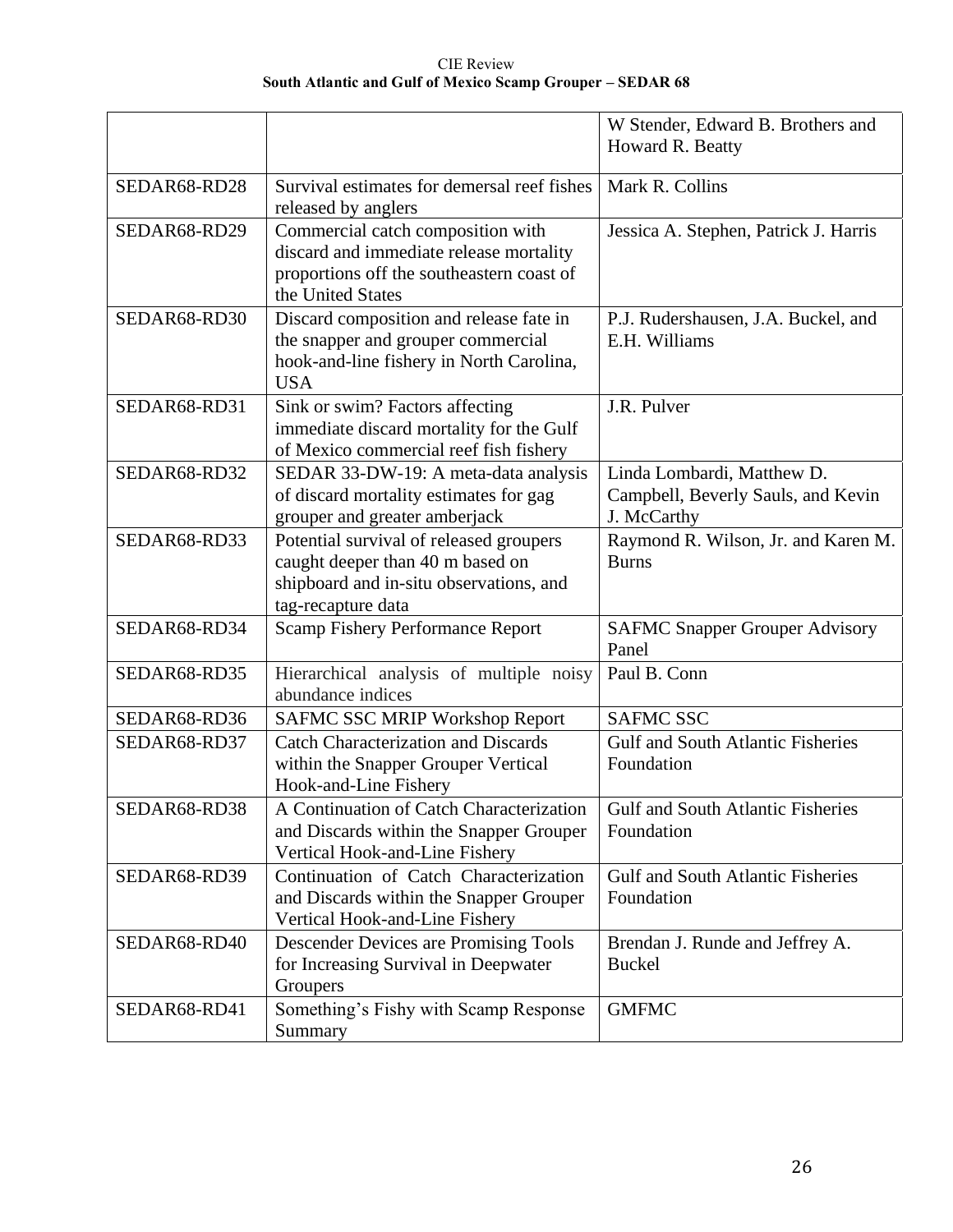CIE Review **South Atlantic and Gulf of Mexico Scamp Grouper – SEDAR 68**

| SEDAR68-RD42 | Application of three-dimensional acoustic<br>telemetry to assess the effects of rapid<br>recompression on reef fish discard<br>mortality      | Erin Collings Bohaboy, Tristan L.<br>Guttridge, Neil Hammerschlag,<br>Maurits P. M. Van Zinnicq<br>Bergmann, and William F. Patterson<br>III1 |
|--------------|-----------------------------------------------------------------------------------------------------------------------------------------------|-----------------------------------------------------------------------------------------------------------------------------------------------|
| SEDAR68-RD43 | Length selectivity of commercial fish<br>traps assessed from in situ comparisons<br>with stereo-video: Is there evidence of<br>sampling bias? | Tim J. Langlois, Stephen J. Newman,<br>Mike Cappo, Euan S. Harvey, Ben M.<br>Rome, Craig L. Skepper, Corey B.<br>Wakefield                    |
| SEDAR68-RD44 | <b>Changes in Reef Fish Community</b><br>Structure Following<br>the<br>Deepwater<br>Horizon Oil Spill                                         | Justin P. Lewis, Joseph H. Tarnecki,<br>Steven B. Garner, David D. Chagaris<br>& William F. Patterson III                                     |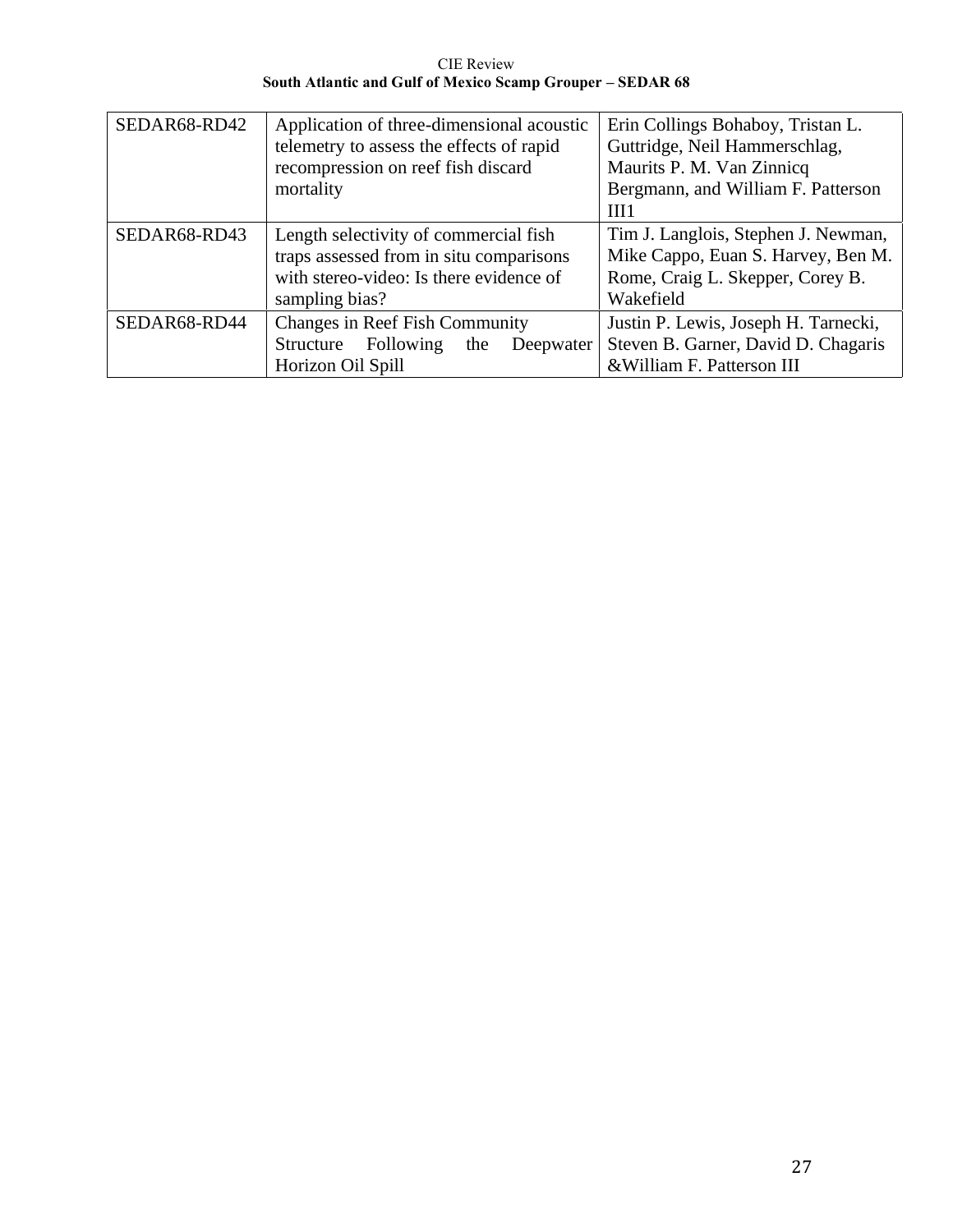### Appendix 2: Performance Work Statement

**Performance Work Statement (PWS) National Oceanic and Atmospheric Administration (NOAA) National Marine Fisheries Service (NMFS) Center for Independent Experts (CIE) Program External Independent Peer Review**

# **SEDAR 68 Atlantic and Gulf of Mexico Scamp Assessment Review**

# **Background**

The National Marine Fisheries Service (NMFS) is mandated by the Magnuson-Stevens Fishery Conservation and Management Act, Endangered Species Act, and Marine Mammal Protection Act to conserve, protect, and manage our nation's marine living resources based upon the best scientific information available (BSIA). NMFS science products, including scientific advice, are often controversial and may require timely scientific peer reviews that are strictly independent of all outside influences. A formal external process for independent expert reviews of the agency's scientific products and programs ensures their credibility. Therefore, external scientific peer reviews have been and continue to be essential to strengthening scientific quality assurance for fishery conservation and management actions.

Scientific peer review is defined as the organized review process where one or more qualified experts review scientific information to ensure quality and credibility. These expert(s) must conduct their peer review impartially, objectively, and without conflicts of interest. Each reviewer must also be independent from the development of the science, without influence from any position that the agency or constituent groups may have. Furthermore, the Office of Management and Budget (OMB), authorized by the Information Quality Act, requires all federal agencies to conduct peer reviews of highly influential and controversial science before dissemination, and that peer reviewers must be deemed qualified based on the OMB Peer Review Bulletin standards.

[\(http://www.cio.noaa.gov/services\\_programs/pdfs/OMB\\_Peer\\_Review\\_Bulletin\\_m05-](http://www.cio.noaa.gov/services_programs/pdfs/OMB_Peer_Review_Bulletin_m05-03.pdf) [03.pdf\)](http://www.cio.noaa.gov/services_programs/pdfs/OMB_Peer_Review_Bulletin_m05-03.pdf).

Further information on the CIE program may be obtained from [www.ciereviews.org.](http://www.ciereviews.com/)

### **Scope**

The **SouthEast Data, Assessment, and Review (SEDAR)** is the cooperative process by which stock assessment projects are conducted in NMFS' Southeast Region. SEDAR was initiated to improve planning and coordination of stock assessment activities and to improve the quality and reliability of assessments.

SEDAR 68 will be a CIE assessment review conducted for Atlantic and Gulf of Mexico Scamp Grouper. There are two separate models to be reviewed: one for the US Atlantic, and one for the Gulf of Mexico. The review workshop provides an independent peer review of SEDAR stock assessments. The term review is applied broadly, as the review panel may request additional analyses, error corrections and sensitivity runs of the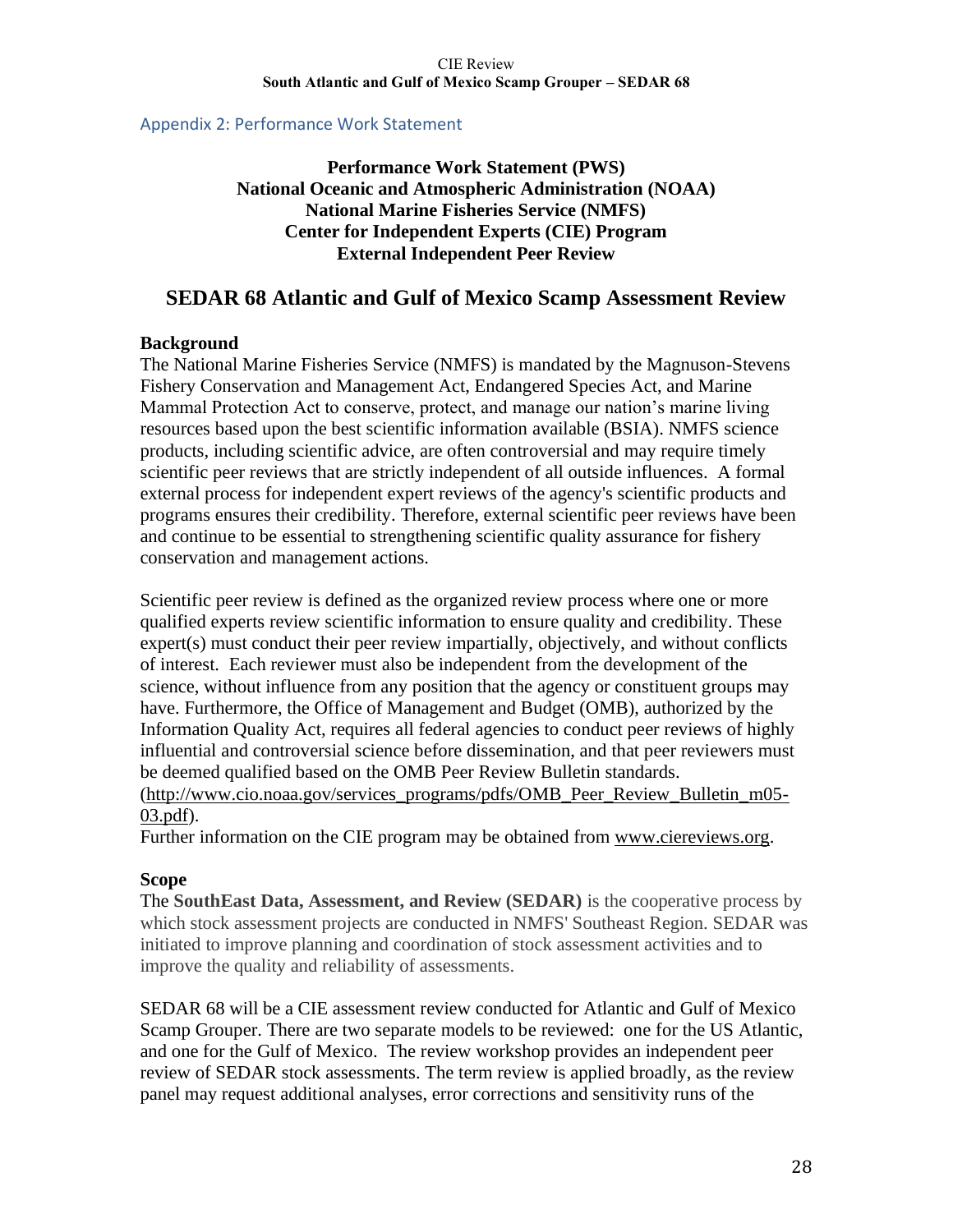assessment models provided by the assessment panel. The review panel is ultimately responsible for ensuring that the best possible assessment is provided through the SEDAR process. The specified format and contents of the individual peer review reports are found in **Annex 1**. The Terms of Reference (TORs) of the peer review are listed in **Annex 2**. The tentative agenda of the panel review meeting is attached in **Annex 3** and the technical specifications required for this review are listed in **Annex 4.**

# **Requirements**

NMFS requires three (3) reviewers to conduct an impartial and independent peer review in accordance with the Performance Work Statement (PWS), OMB guidelines, and the TORs below. The reviewers shall have a working knowledge in stock assessment, statistics, fisheries science, and marine biology sufficient to complete the primary task of providing peer-review advice in compliance with the workshop Terms of Reference fisheries stock assessment.

# **Tasks for Reviewers**

- **1)** Two weeks before the peer review, the Project Contacts will send (by electronic mail or make available at an FTP site) to the CIE reviewers the necessary background information and reports for the peer review. In the case where the documents need to be mailed, the Project Contacts will consult with the contractor on where to send documents. CIE reviewers are responsible only for the prereview documents that are delivered to the reviewer in accordance to the PWS scheduled deadlines specified herein. The CIE reviewers shall read all documents in preparation for the peer review.
- **2)** Additionally, during the week of August 16, 2021 prior to the peer review, the CIE reviewers will participate in a test to confirm that they have the necessary technical (hardware, software, etc.) capabilities to participate in the virtual panel in advance of the review meeting. This review's Project Contacts will provide the information for the arrangements for this test.
- **3)** Attend and participate in a virtual review meeting. The meeting will consist of presentations by NOAA and other scientists, stock assessment authors and others to facilitate the review, to answer any questions from the reviewers, and to provide any additional information required by the reviewers.
- **4)** After the review meeting, reviewers shall conduct an independent peer review report in accordance with the requirements specified in this PWS, OMB guidelines, and TORs, in adherence with the required formatting and content guidelines; reviewers are not required to reach a consensus.
- **5)** Each reviewer should assist the Chair of the meeting with contributions to the summary report.
- **6)** Deliver their reports to the Government according to the specified milestones dates.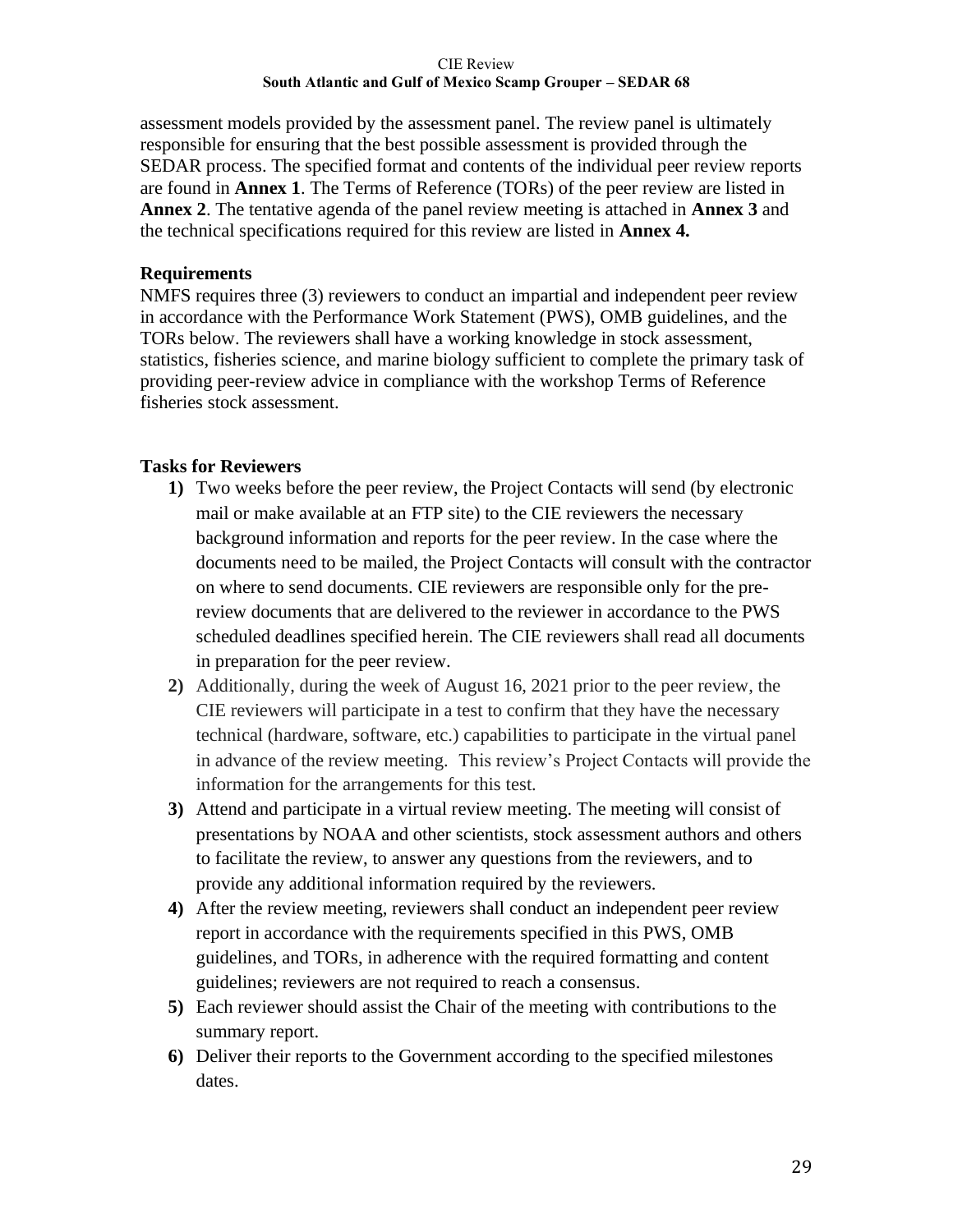# **Place of Performance**

The place of performance shall be online via GoToWebinar.

# **Period of Performance**

The period of performance shall be from the time of award through October 2021. Each CIE reviewer's duties shall not exceed 14 days to complete all required tasks.

**Schedule of Milestones and Deliverables:** The contractor shall complete the tasks and deliverables in accordance with the following schedule.

| <b>Schedule</b>                                 | <b>Milestones and Deliverables</b>                                                                                                                   |
|-------------------------------------------------|------------------------------------------------------------------------------------------------------------------------------------------------------|
| Within two weeks<br>of award                    | Contractor selects and confirms reviewers                                                                                                            |
| 2 weeks prior to the<br>panel review            | Contractor provides the pre-review documents to the reviewers                                                                                        |
| August 30-31 and<br>September 1-3<br>2021       | Panel will attend and participate in review webinars lasting approximately<br>four and a half hours each day held between the hours of 8 am -8 pm CT |
| Approximately 3<br>weeks later                  | Contractor receives draft reports                                                                                                                    |
| Within 2 weeks of<br>receiving draft<br>reports | Contractor submits final reports to the Government                                                                                                   |

### **Applicable Performance Standards**

The acceptance of the contract deliverables shall be based on three performance standards:

(1) The reports shall be completed in accordance with the required formatting and content; (2) The reports shall address each TOR as specified; and (3) The reports shall be delivered as specified in the schedule of milestones and deliverables.

# **Travel**

Since this is a virtual panel review travel is neither required nor authorized for this contract.

### **Restricted or Limited Use of Data**

The contractors may be required to sign and adhere to a non-disclosure agreement.

### **Project Contacts:**

Larry Massey – NMFS Project Contact 150 Du Rhu Drive, Mobile, AL 36608 (386) 561-7080 [larry.massey@noaa.gov](https://mail.google.com/mail/?view=cm&fs=1&tf=1&to=larry.massey@noaa.gov&su=&body=)

Julie A Neer - SEDAR Coordinator Science and Statistics Program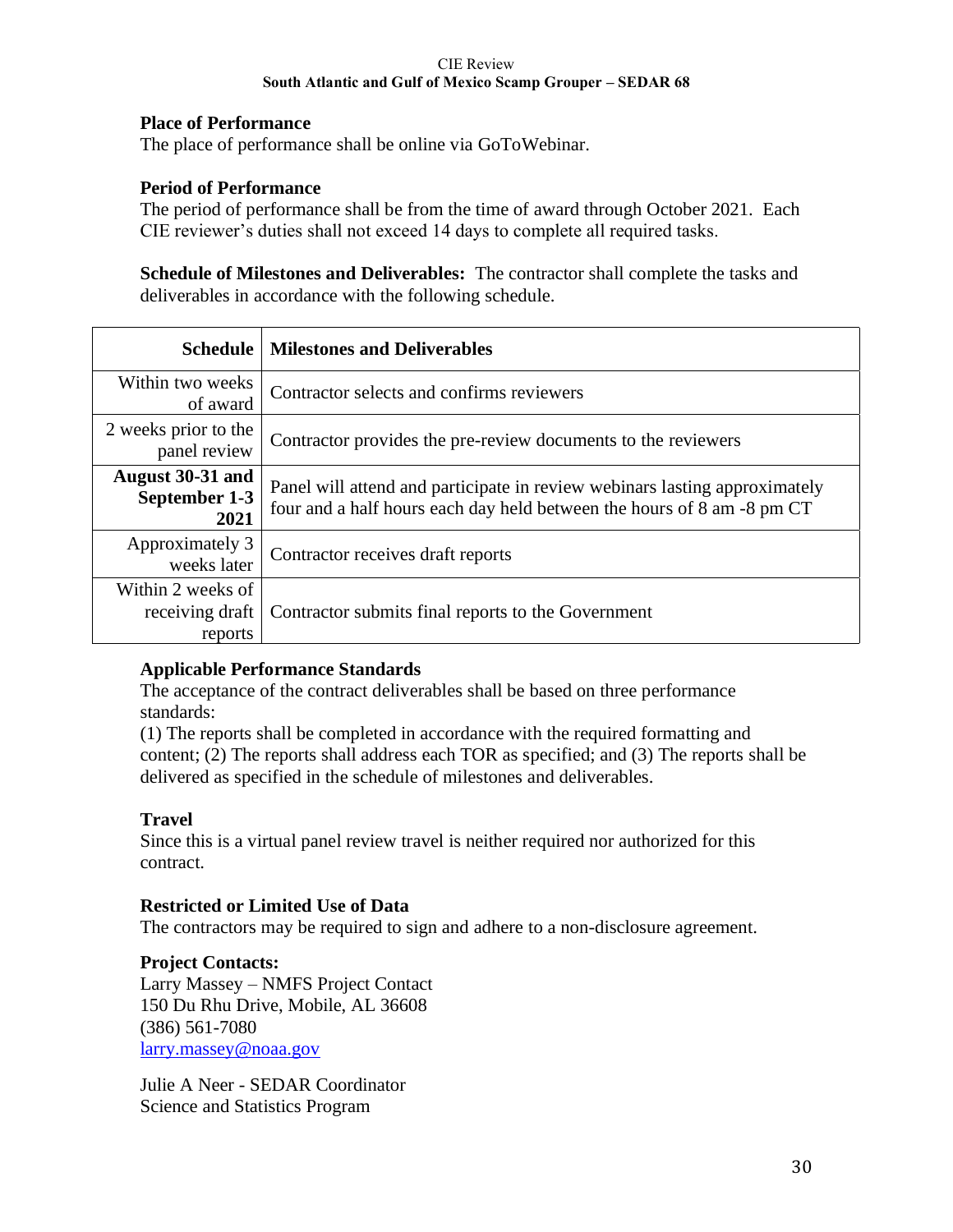South Atlantic Fishery Management Council 4055 Faber Place Drive, Suite 201 North Charleston, SC 29405 [Julie.neer@safmc.net](mailto:Julie.neer@safmc.net)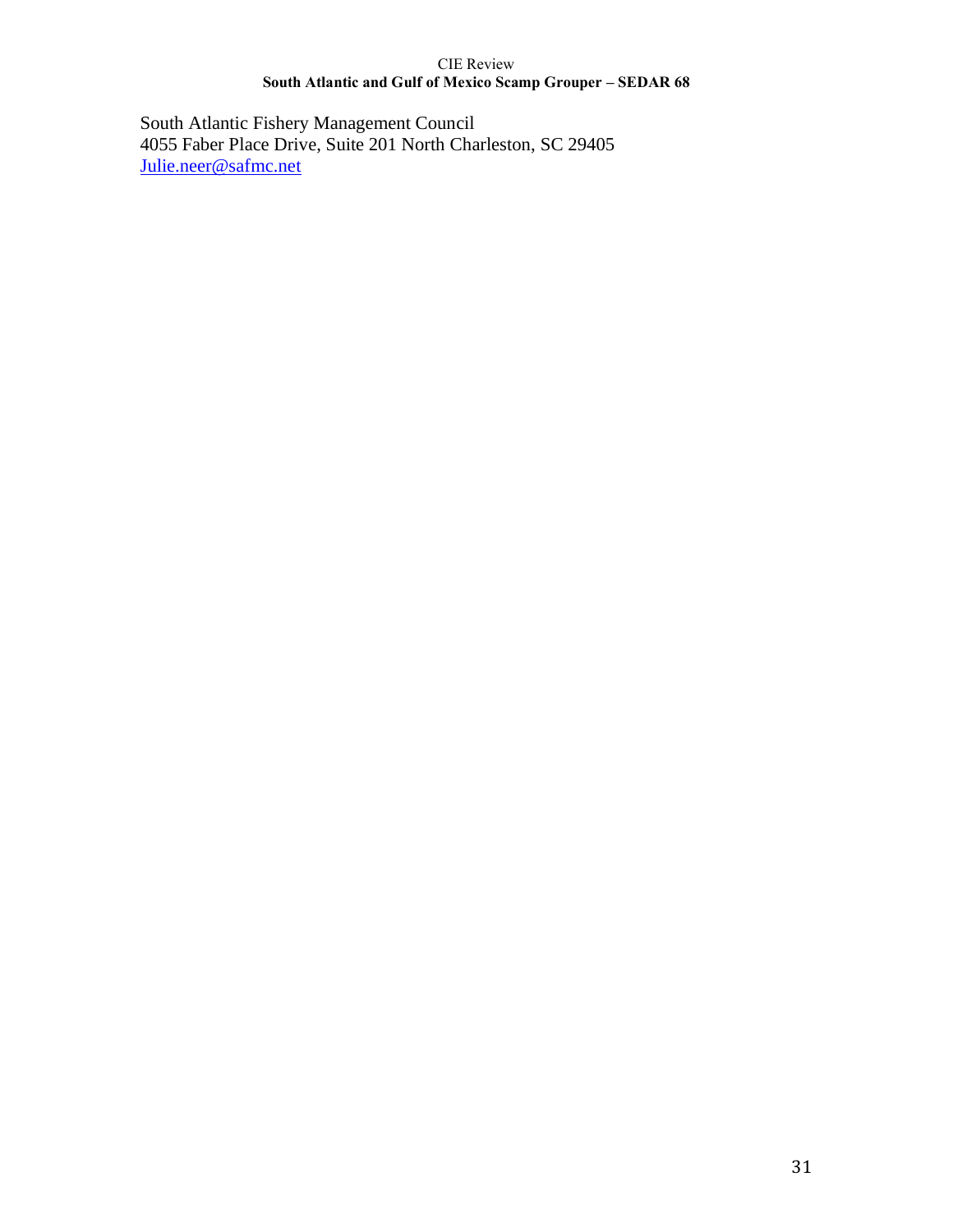### Annex 1: Peer Review Report Requirements

- 1. The report must be prefaced with an Executive Summary providing a concise summary of the findings and recommendations, and specify whether the science reviewed is the best scientific information available.
- 2. The report must contain a background section, description of the individual reviewers' roles in the review activities, summary of findings for each TOR in which the weaknesses and strengths are described, and conclusions and recommendations in accordance with the TORs.

a. Reviewers must describe in their own words the review activities completed during the panel review meeting, including a brief summary of findings, of the science, conclusions, and recommendations.

b. Reviewers should discuss their independent views on each TOR even if these were consistent with those of other panelists, but especially where there were divergent views.

c. Reviewers should elaborate on any points raised in the summary report that they believe might require further clarification.

d. Reviewers shall provide a critique of the NMFS review process, including suggestions for improvements of both process and products.

e. The report shall be a stand-alone document for others to understand the weaknesses and strengths of the science reviewed, regardless of whether or not they read the summary report. The report shall represent the peer review of each TOR, and shall not simply repeat the contents of the summary report.

3. The report shall include the following appendices:

Appendix 1: Bibliography of materials provided for review

Appendix 2: A copy of this Performance Work Statement

Appendix 3: Panel membership or other pertinent information from the panel review meeting.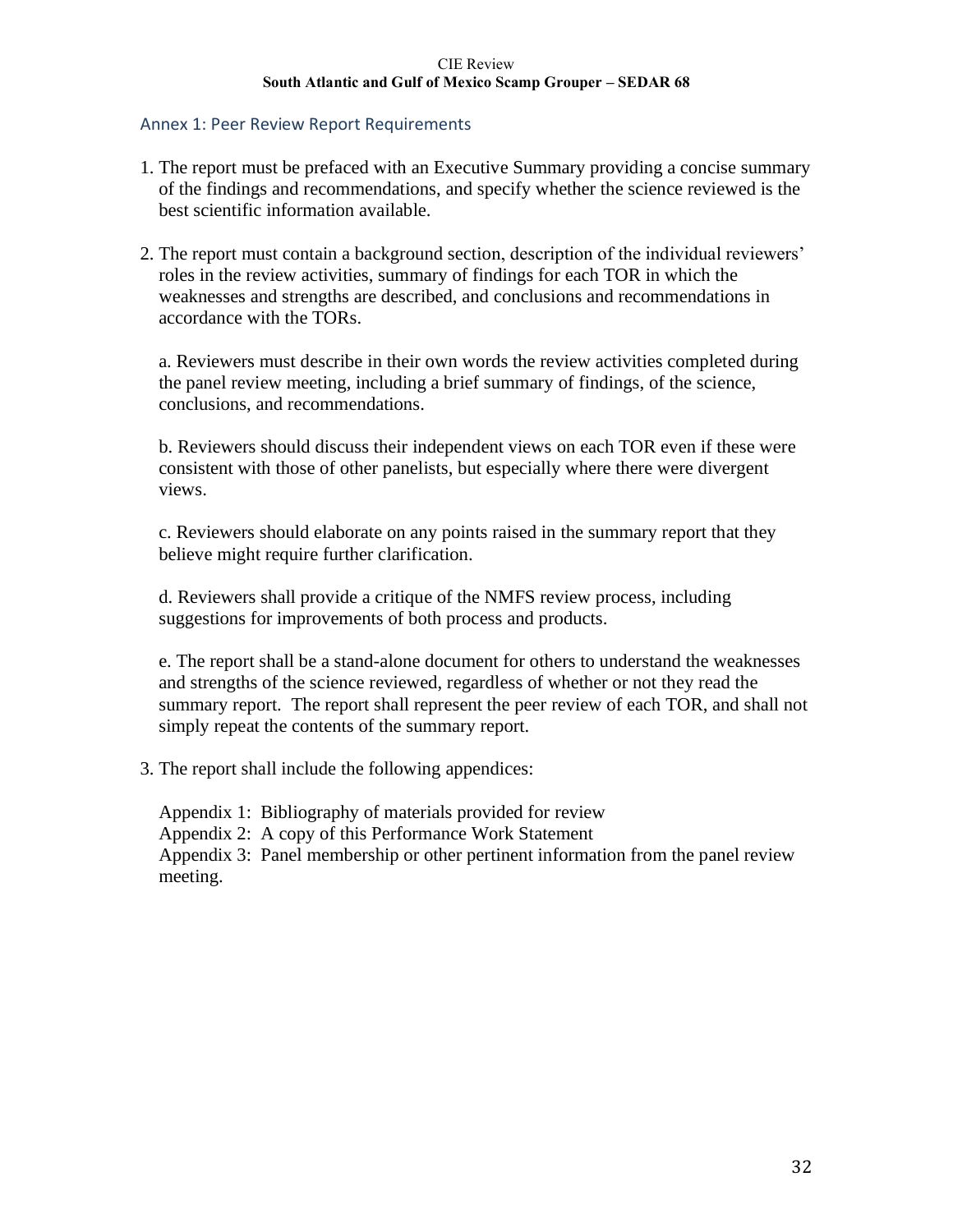# Annex 2: Terms of Reference for the Peer Review

# **SEDAR 68 Atlantic and Gulf of Mexico Scamp Assessment Review Workshop Terms of Reference**

## **Review Workshop Terms of Reference**

- 1. Evaluate the data used in the assessment, including discussion of the strengths and weaknesses of data sources and decisions. Consider the following:
	- Are data decisions made by the DW and AW justified?
	- Are data uncertainties acknowledged, reported, and within normal or expected levels?
	- Is the appropriate model applied properly to the available data?
	- Are input data series sufficient to support the assessment approach?
- 2. Evaluate and discuss the strengths and weaknesses of the methods used to assess the stock, taking into account the available data. Consider the following:
	- Are methods scientifically sound and robust?
	- Are priority modeling issues clearly stated and addressed?
	- Are the methods appropriate for the available data?
	- Are assessment models configured properly and used in a manner consistent with standard practices?
- 3. Consider how uncertainties in the assessment, and their potential consequences, are addressed.
	- Comment on the degree to which methods used to evaluate uncertainty reflect and capture the significant sources of uncertainty in the population, data sources, and assessment methods.
	- Comment on the likely relationship of this variability with possible ecosystem or climate factors and possible mechanisms for encompassing this into management reference points.
- 4. Provide, or comment on, recommendations to improve the assessment
	- Consider the research recommendations provided by the Data and Assessment workshops in the context of overall improvement to the assessment, and make any additional research recommendations warranted.
	- If applicable, provide recommendations for improvement or for addressing any inadequacies identified in the data or assessment modeling. These recommendations should be described in sufficient detail for application, and should be practical for short-term implementation (e.g., achievable within  $~5$ months). Longer-term recommendations should instead be listed as research recommendations above.
- 5. Provide recommendations on possible ways to improve the Research Track Assessment process.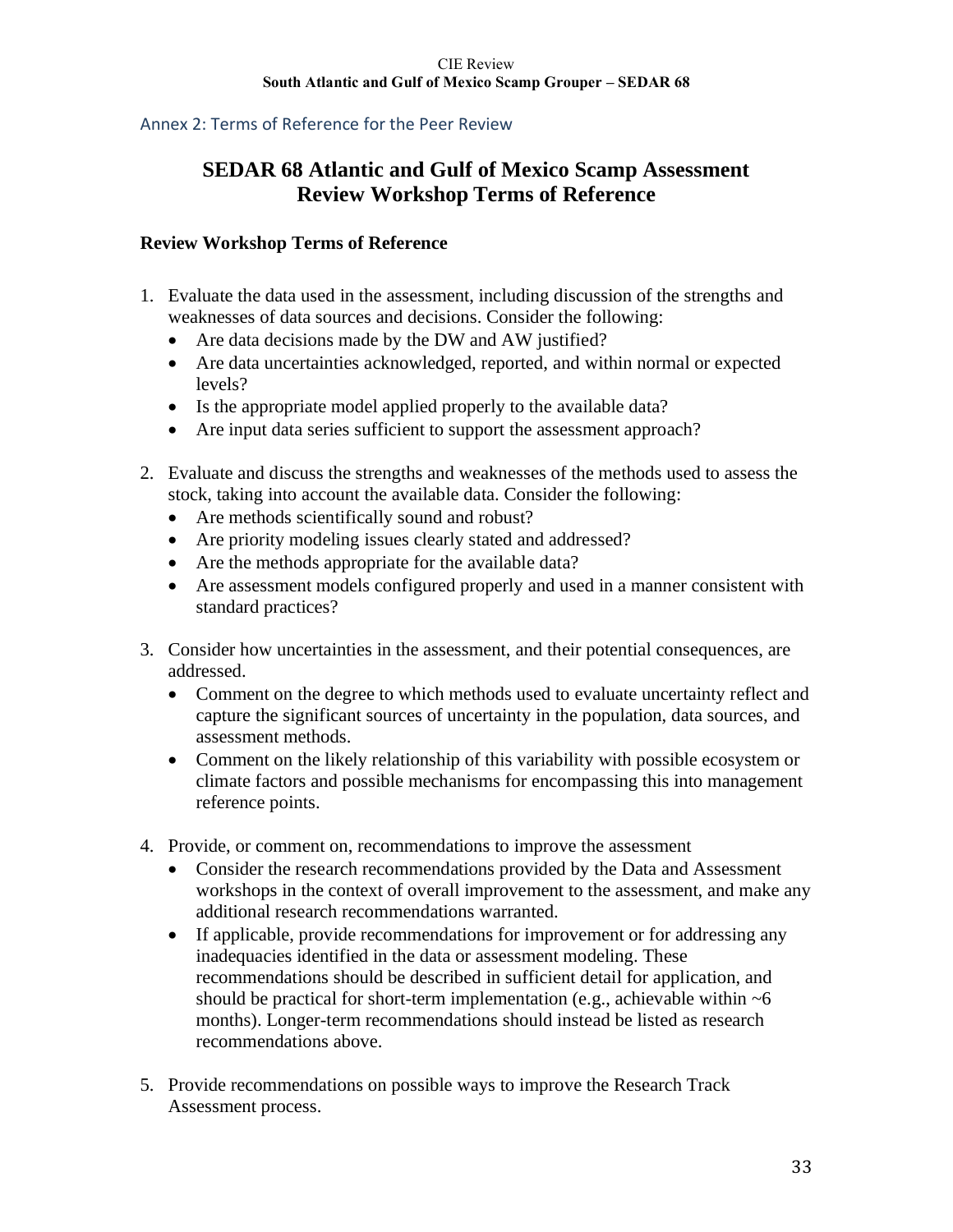6. Prepare a Review Workshop Summary Report describing the Panel's evaluation of the Research Track stock assessment and addressing each Term of Reference.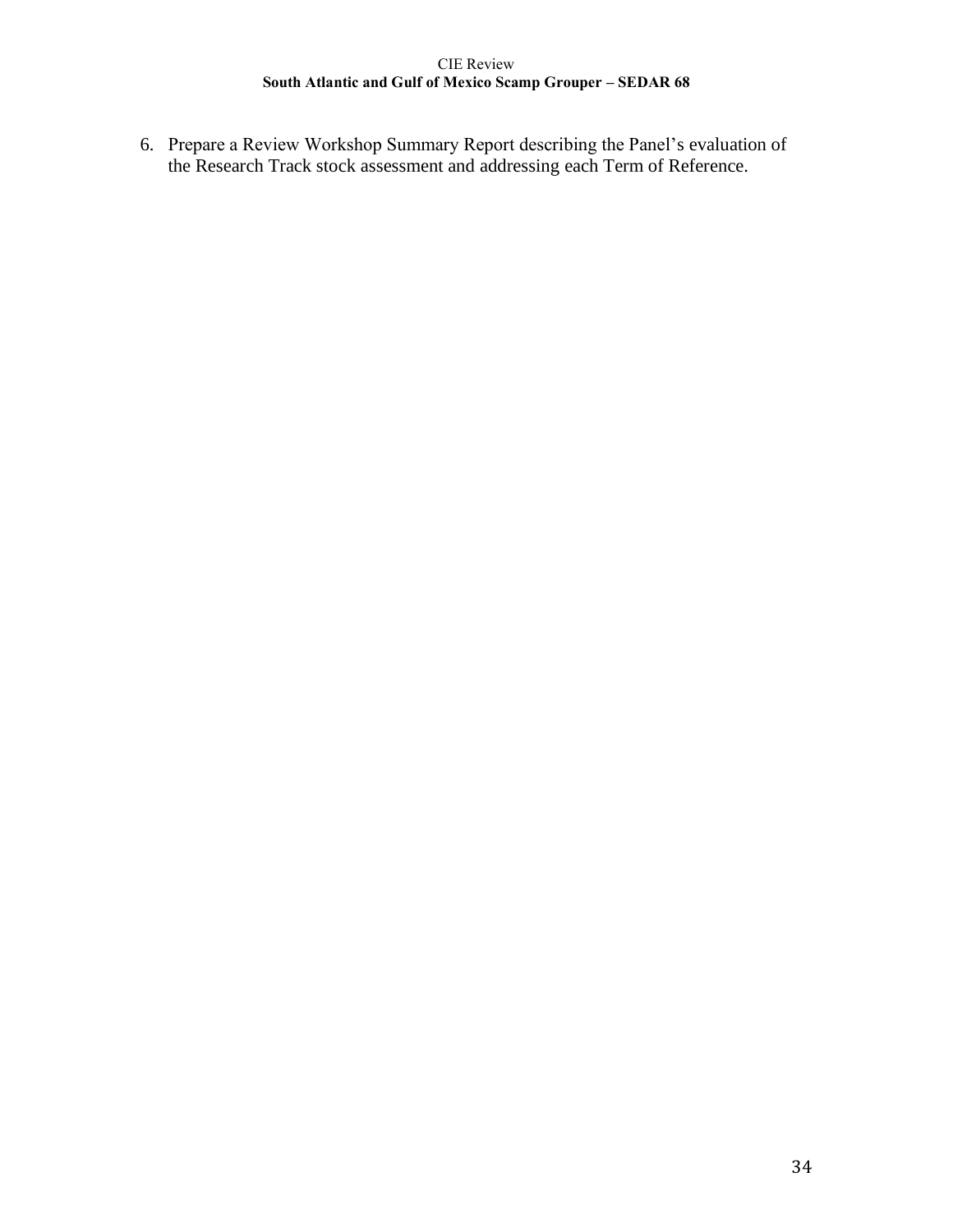Annex 3: Tentative Agenda - SEDAR 68 Atlantic and Gulf of Mexico Scamp Assessment Review

# **Via webinar**

# **August 30 - September 3, 2021**

| <b>Each of the first two days will likely consist of a 7-hour long webinar held between the</b> |                                                                                          |       |  |  |
|-------------------------------------------------------------------------------------------------|------------------------------------------------------------------------------------------|-------|--|--|
| times of 8 am and 8 pm ET                                                                       |                                                                                          |       |  |  |
| <b>The remaining days will likely consist of 4.5 hour long webinars</b>                         |                                                                                          |       |  |  |
| The start and end times of each webinar are dependent on CIE and analyst availability           |                                                                                          |       |  |  |
|                                                                                                 |                                                                                          |       |  |  |
|                                                                                                 | <b>August 30- Introductions and Opening Remarks</b>                                      |       |  |  |
|                                                                                                 | Coordinator                                                                              |       |  |  |
|                                                                                                 | - Agenda Review, TOR, Task Assignments                                                   |       |  |  |
|                                                                                                 | <b>Assessment Presentations</b>                                                          | Lead  |  |  |
| Analysts                                                                                        |                                                                                          |       |  |  |
|                                                                                                 | August 31 – Assessment Presentation continued                                            | Lead  |  |  |
| Analysts                                                                                        |                                                                                          |       |  |  |
|                                                                                                 |                                                                                          |       |  |  |
|                                                                                                 | August 30 - 31 Goals: Initial presentations completed, sensitivities and modifications   |       |  |  |
| identified.                                                                                     |                                                                                          |       |  |  |
|                                                                                                 |                                                                                          |       |  |  |
| September 1 -                                                                                   | <b>Panel Discussion</b>                                                                  | Chair |  |  |
|                                                                                                 | - Review additional analyses, sensitivities                                              |       |  |  |
|                                                                                                 | - Consensus recommendations and comments                                                 | Chair |  |  |
|                                                                                                 | September 1 Goals: Final sensitivities identified, preferred models selected, projection |       |  |  |
|                                                                                                 | approaches approved, Summary report drafts begun                                         |       |  |  |
|                                                                                                 |                                                                                          |       |  |  |
| September 2 - Panel Discussion                                                                  |                                                                                          | Chair |  |  |
|                                                                                                 | - Final sensitivities reviewed.                                                          |       |  |  |
|                                                                                                 | - Projections reviewed.                                                                  |       |  |  |
|                                                                                                 | September 3 Panel Discussion or Work Session                                             | Chair |  |  |
|                                                                                                 | - Review Consensus Reports                                                               |       |  |  |

*September 2 and 3 Goals: Complete assessment work and discussions. Final results available. Draft Summary Report reviewed.*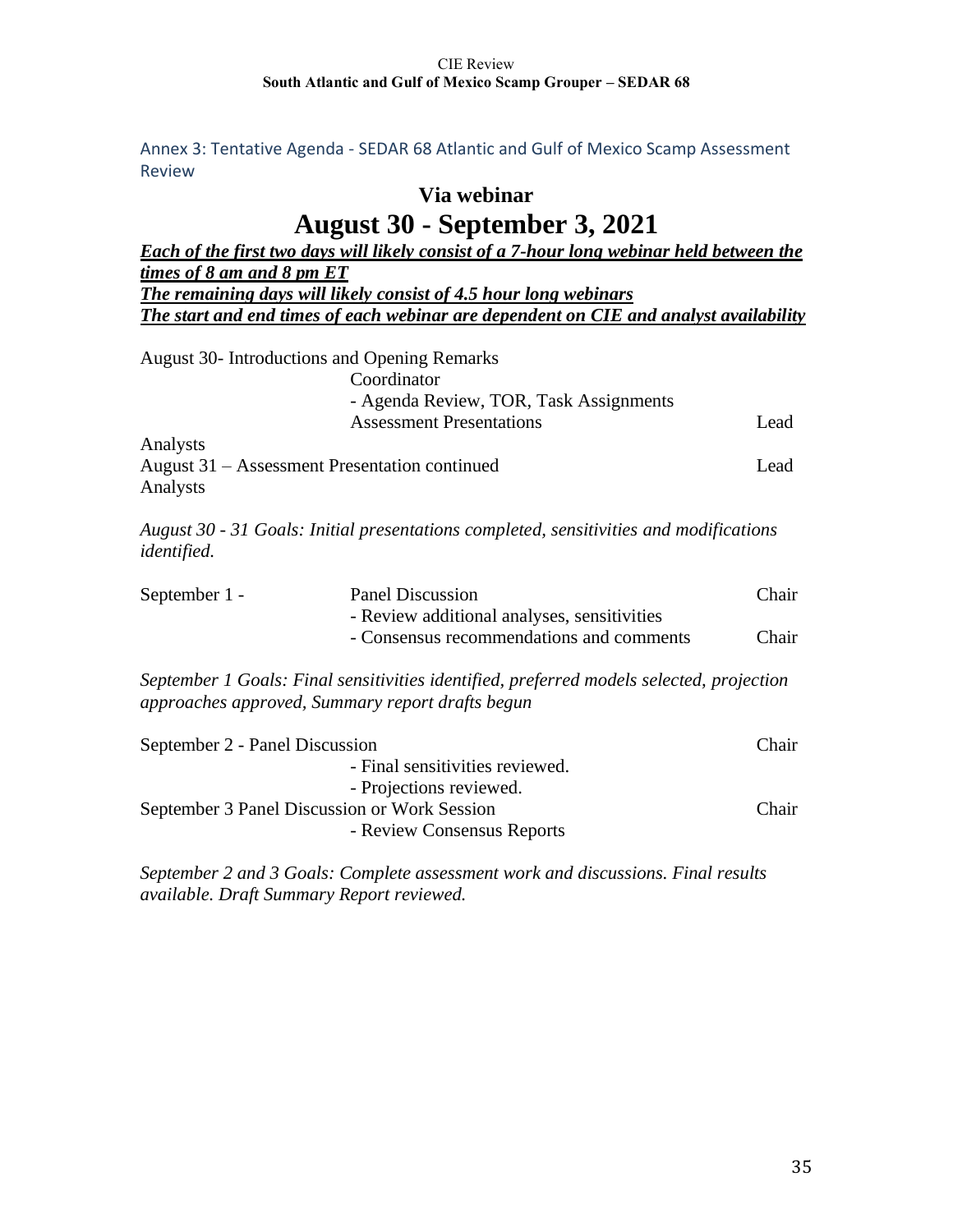Annex 4: SEDAR 68 Atlantic and Gulf of Mexico Scamp Review Workshop minimum technical requirements

- 1. Computer
- 2. Microphone and speakers (headset recommended)
- 3. GoToWebinar desktop app (JavaScript [enabled\)](http://enable-javascript.com/) available for download here: <https://support.goto.com/webinar/help/download-now-g2w010002>
- 4. Internet: 1 Mbps or better (wired preferred)
- 5. Web browser:
	- a. Google Chrome v57 or later
	- b. Mozilla Firefox v52 or later
	- c. Internet Explorer v10 or later
	- d. Microsoft Edge v12 or later
	- e. Apple Safari v10 or later
- 6. Operating system
	- a. Windows 7 Windows 10
	- b. Mac OS X 10.9 (Mavericks) macOS 10.15 (Catalina)
- 7. 2GB of RAM (minimum), 4GB or more of RAM (recommended)
- 8. Smart phone for use as audio backup and internet hotspot (recommended)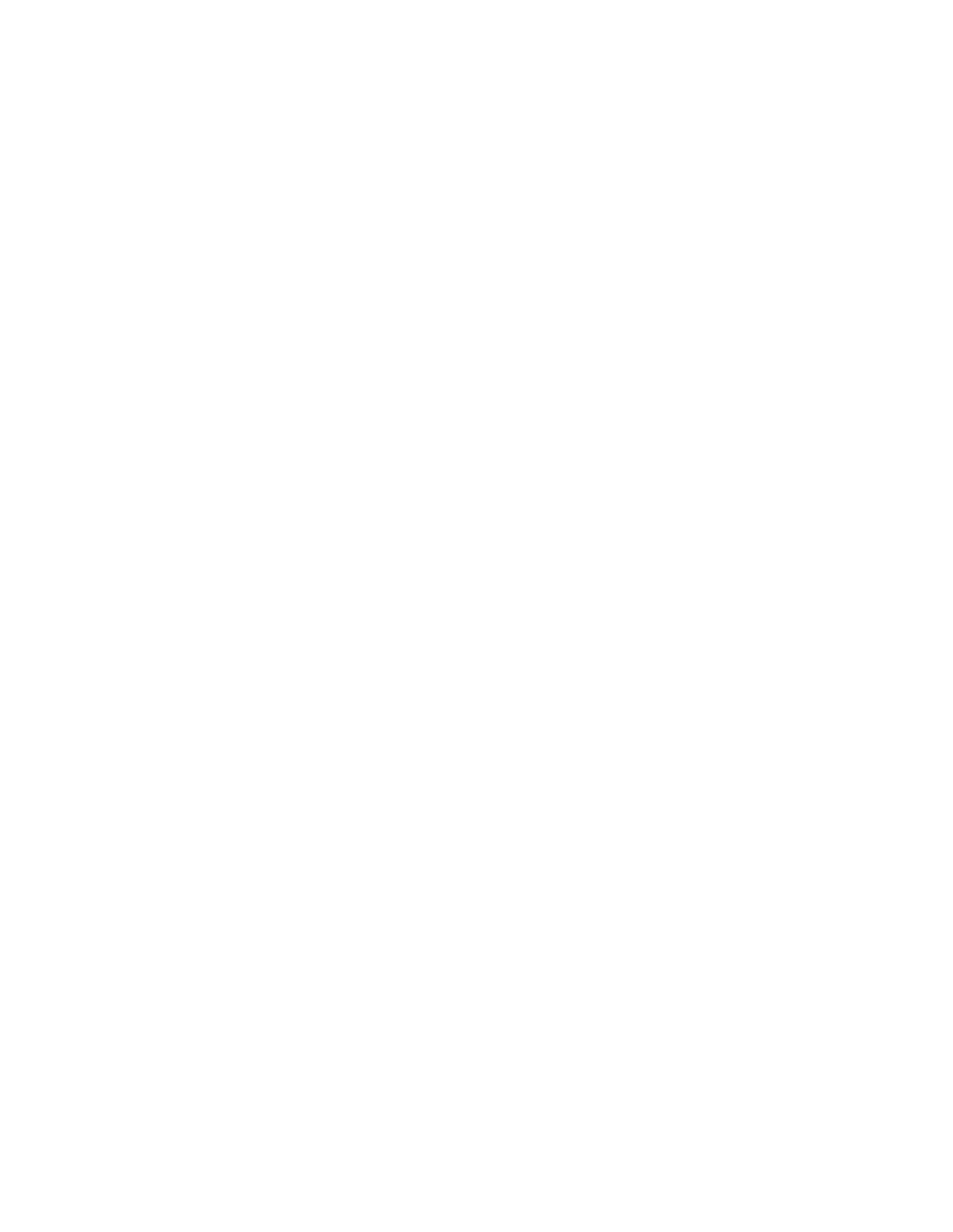# Appendix 3: CIE Panel Membership

| <b>Reviewer</b>        | <b>Affiliation</b>                  |
|------------------------|-------------------------------------|
| Robin Cook             | University of Strathclyde, Scotland |
| John Neilson           | Independent Fisheries Scientist     |
| Massimiliano Cardinale | Swedish University of Agricultural  |
|                        | Sciences                            |